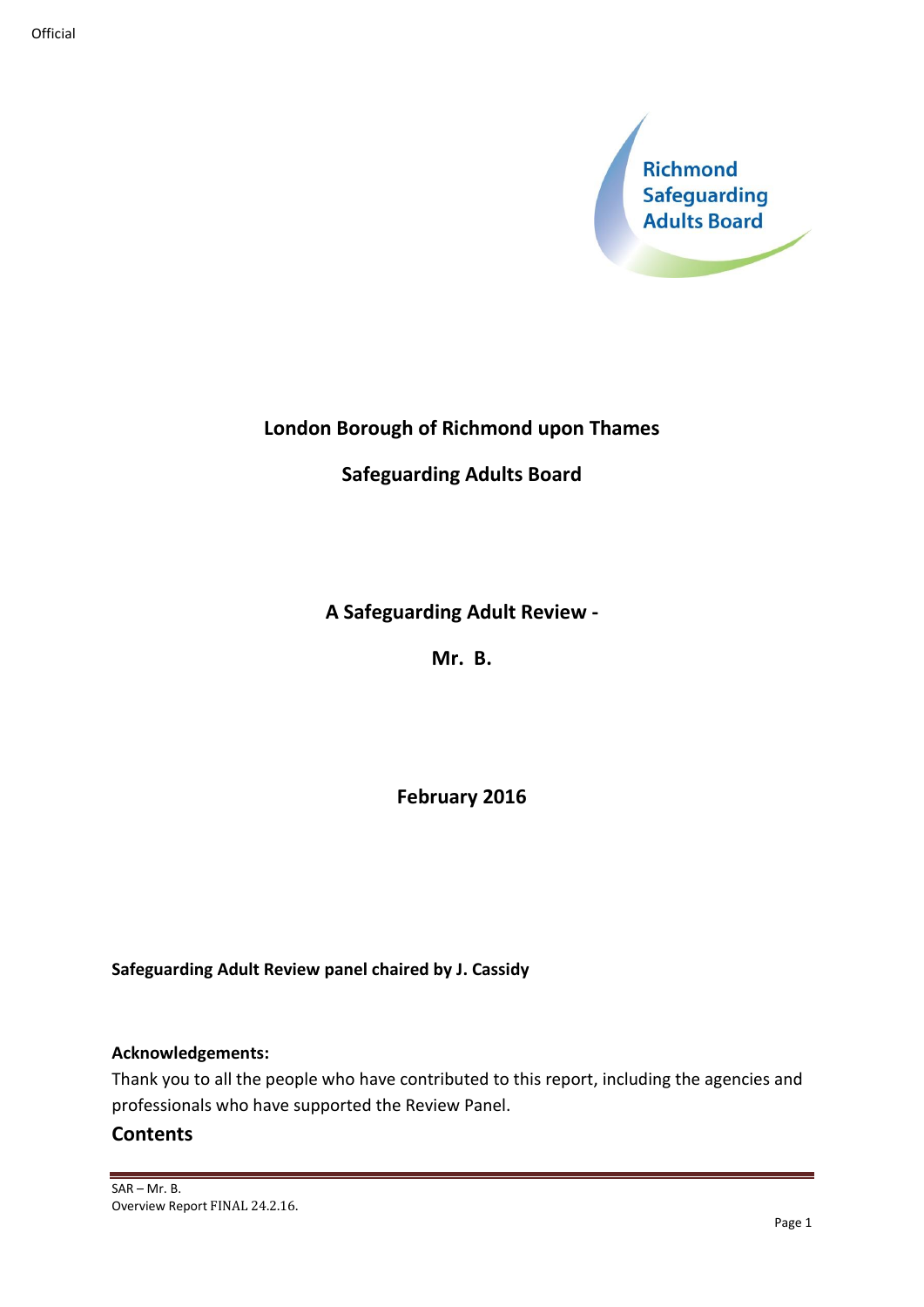### Introduction

- 1. The Circumstances that Led to the Review
- 2. About this Safeguarding Adult Review (SAR)
- 3. Mr. B.
- 4. Key Events
- 5. Analysis of the Individual Management Reviews (IMRs)
	- 5.1. Policy and Procedures
	- 5.2. Staff Knowledge and Awareness
	- 5.3. Care and Support Planning
	- 5.4. Professional Standards
	- 5.5. Services Provided
	- 5.6. Assessment and Decision-making
	- 5.7. Specific Safeguarding Arrangements
	- 5.8. Mental Capacity Act Assessment
	- 5.9. Senior Oversight & Scrutiny
	- 5.10. Process and Actions
	- 5.11. Equality and Cultural Sensitivity
- 6. Lessons
- 7. Conclusions
- 8. Recommendations
- Appendix A References legislation, policy and guidance context
- Appendix B Serious Adult Review Panel Members
- Appendix C Acronyms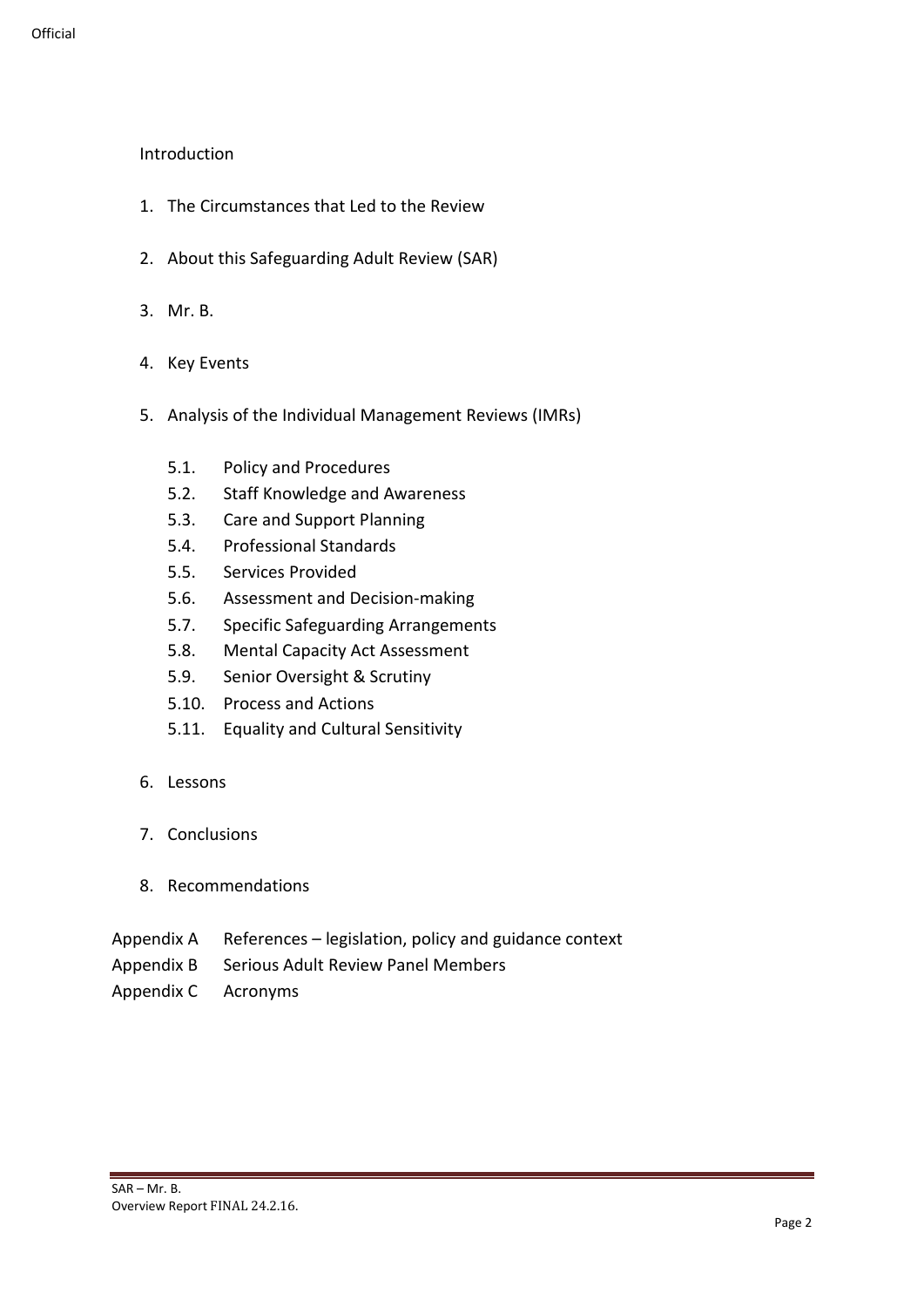#### **INTRODUCTION**

This Safeguarding Adult Review was commissioned by London Borough of Richmond upon Thames Safeguarding Adults Board in September 2015. It focuses on Mr. B. and the circumstances in which he was found at the time of his death on  $9<sup>th</sup>$  July 2015.

The review was overseen by a specially convened Panel and led by an independent chair. Partner agencies provided panel members that were representatives of the agencies involved in either commissioning or providing direct services or had recent contact with Mr. B. at the time leading up to his death. The report has been prepared by the independent chair based upon information provided in Individual Management Reviews (IMRs) from:

- London Borough of Richmond Upon Thames Adult & Community Services
- Richmond Housing Partnership
- General Practitioner

Information contained in the report below sets out the circumstances that resulted in a review being commissioned. The report provides analysis of the individual management reviews from the relevant agencies to determine any learning and identifies subsequent recommendations for the future.

All relevant agencies involved in the Review have confirmed their sign-off and acceptance of this Report.

#### **1. THE CIRCUMSTANCES THAT LED TO THE REVIEW**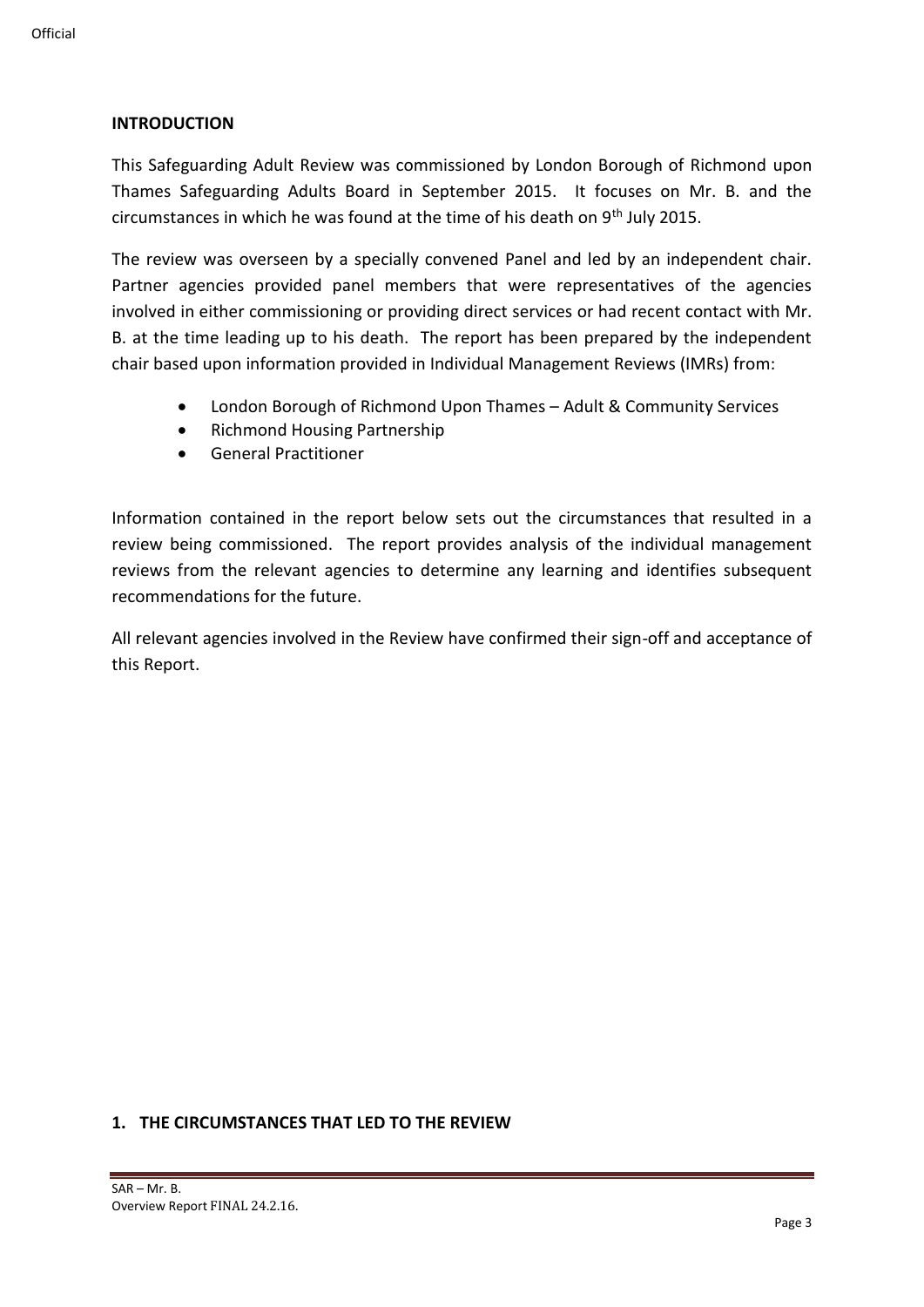- 1.1. On Thursday  $5<sup>th</sup>$  March 2015 a Gas Operative, a sub-contractor for Richmond Housing Partnership ('RHP') visited Mr. B.'s home to undertake a gas repair. He noticed what appeared to be a 'head injury'<sup>1</sup> which he believed may have been sustained following a fall. The Gas Operative offered to call an ambulance but Mr. B. declined. After leaving the property, the Gas Operative contacted his office to advise them of his concerns, who in turn reported to RHP. An action was raised the same day for the Housing Officer (HO1) to report the concerns to Adult & Community Services (ACS) as per their internal protocols.
- 1.2. The following day On Friday 6th March 2015 the HO1 telephoned ACS Access Team to refer the concerns raised by the Gas Operative. This telephone referral was followed up with an email confirming the concerns, and advising that Mr. B. was elderly, had a 'cut' or 'head injury' assumed to be following a fall, was vulnerable and not coping at home and may be in need of support. The telephone referral suggests that Mr. B. was aware that the HO1 was going to make contact with ACS.
- 1.3. Mr. B. was not in receipt of services from ACS. The Social Care Assistant (SCA1) who took the initial referral sought advice from her manager, a senior social worker (SSW1).
- 1.4. On Monday 9th March 2015 the SSW1 passed the matter to another Senior Social Worker (SSW2) in the Access Team for follow up. The initial Senior Social Worker advised that further information gathering was needed and that Mr. B. should be contacted with a view to offering an assessment of his needs. The matter was passed to a second Social Care Assistant (SCA2) for action.
- 1.5. SCA2 contacted the HO1 to obtain more information, where it was clarified that Mr. B. was not coping with washing, cleaning or cooking and was in need of services. The HO1 believed the 'head injury' to be recent but was not able to advise what had caused him to fall, as the HO1 was following up on the call the Gas Operative had made to his office, who in turn had contacted RHP. The HO1 had therefore not spoken directly to the Gas Operative and, hence, had no direct knowledge/information to provide.
- 1.6. On Tuesday 10th March SCA2 contacted Mr. B. via a mobile telephone to follow up on the referral received. (It had proved difficult to reach him and as noted to RHP his mobile telephone was often switched off.) The officer spoke to both Mr. B. and his relative, both of whom advised that they did not need any assistance. Mr. B. confirming that his relative was looking after him and the relative confirming that they did not want a Carers Assessment.
- 1.7. SCA2 had asked if HO1 could help facilitate a visit. HO1 therefore visited the property that day and spoke to Mr. B.'s relative – on the doorstep (Mr. B. was out at

 $1$  For the purposes of this report 'head injury' is referred to  $-$  point of clarification: this was not a head injury but basal cell carcinoma of the scalp.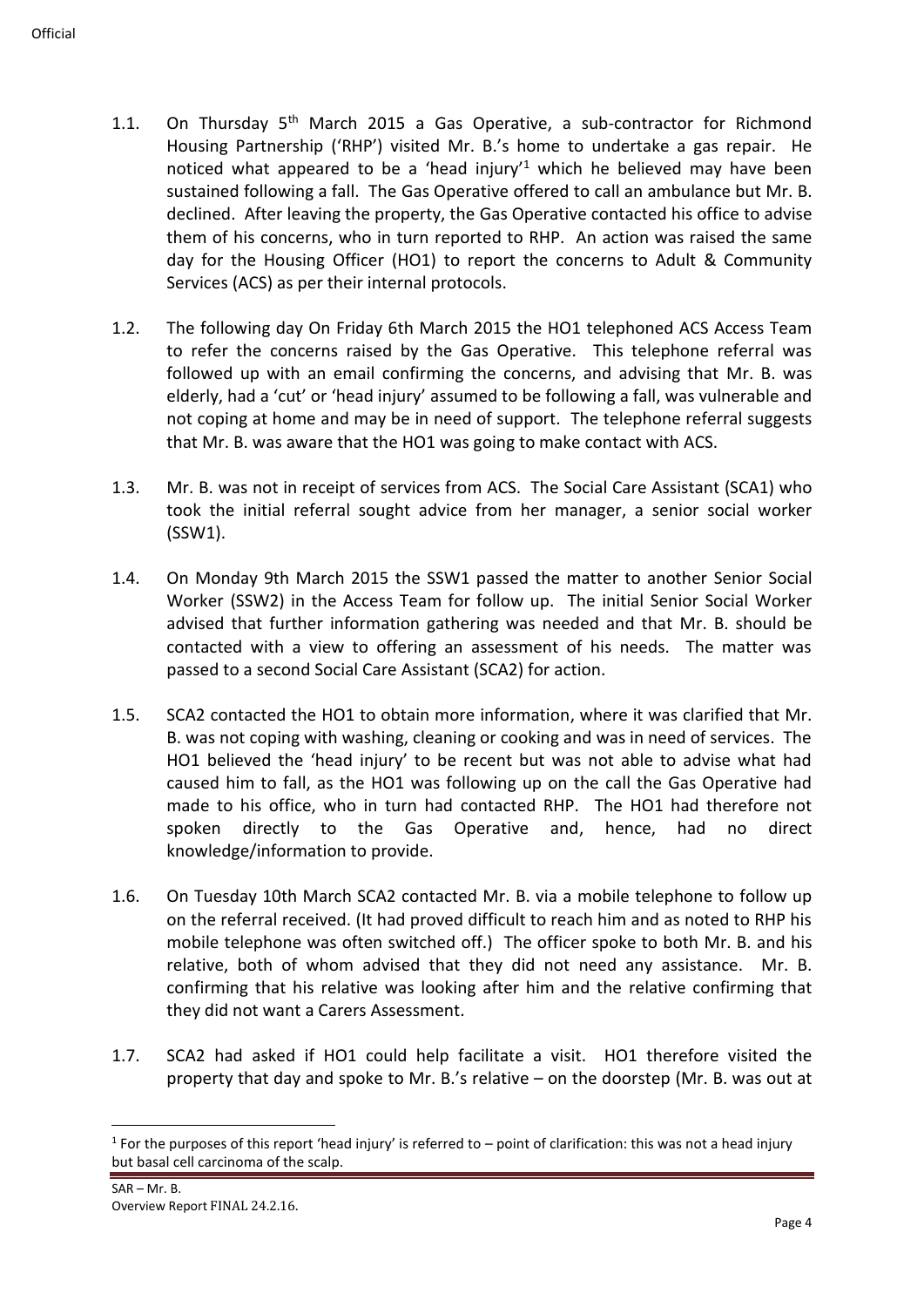the time). Mr. B's relative reiterated that Mr. B. was fine and HO1 then reported back to SCA2 that 'all was well'.

1.8. Mr. B. had a range of serious health conditions, including basal cell carcinoma and squamous cell carcinoma and was under the care of his GP. In the past he had been referred for a biopsy and surgery but had declined both, and also declined to take his doctor's advice and be treated in hospital for the cancer. There was a history of general non-attendance for hospital appointments. (ACS and RHP would not have known of these health issues).

Mr. B. did however attend his GP practice, the last time being on  $22^{nd}$  May 2015 (during surgery hours) where he was seen by a locum GP.

- 1.9. On 2<sup>nd</sup> July 2015 the same Gas Operative had visited the property to undertake an annual safety inspection. (The Gas Operative had visited the property on a number of occasions over the years to undertake annual safety checks.) The Gas Operative advised RHP (as part of RHP's IMR process) that during this visit there was positive dialogue between Mr. B. and his relative and that the 'head injury' appeared better.
- 1.10. Mr. B. died at home on 9<sup>th</sup> July 2015. Mr. B.'s death was reported to the police on 10th July 2015.
- 1.11. The condition of Mr. B.'s home when he was found and the condition of Mr. B. himself prompted a more detailed police investigation and a Post Mortem to be undertaken. The police investigation was completed and satisfied that the death was not suspicious (July 2015).
- 1.12. Mr. B. himself was found to be in an unhygienic state at the time of his death with some evidence of not coping. Evidence suggests that Mr. B. was determined to remain independent and refused any help, however the circumstances in which Mr. B. was living, raised concerns that Mr. B. was not able to care for himself. Mr. B. did live with his relative who was his Carer.
- 1.13. It is understood that an interim Death Certificate was issued on  $29<sup>th</sup>$  October 2015 however; the actual cause of death and the outcomes of the Coroner's report are not yet known.
- 1.14. The living conditions of Mr. B. and his relative were reported to be unhygienic (all rooms) – including unwashed kitchen utensils, with a toilet system that leaked and overflowed into the hallway.
- 1.15. Given the circumstances in which Mr. B. was found in regard to both his living conditions and health needs, it prompted a referral for a Safeguarding Adult Review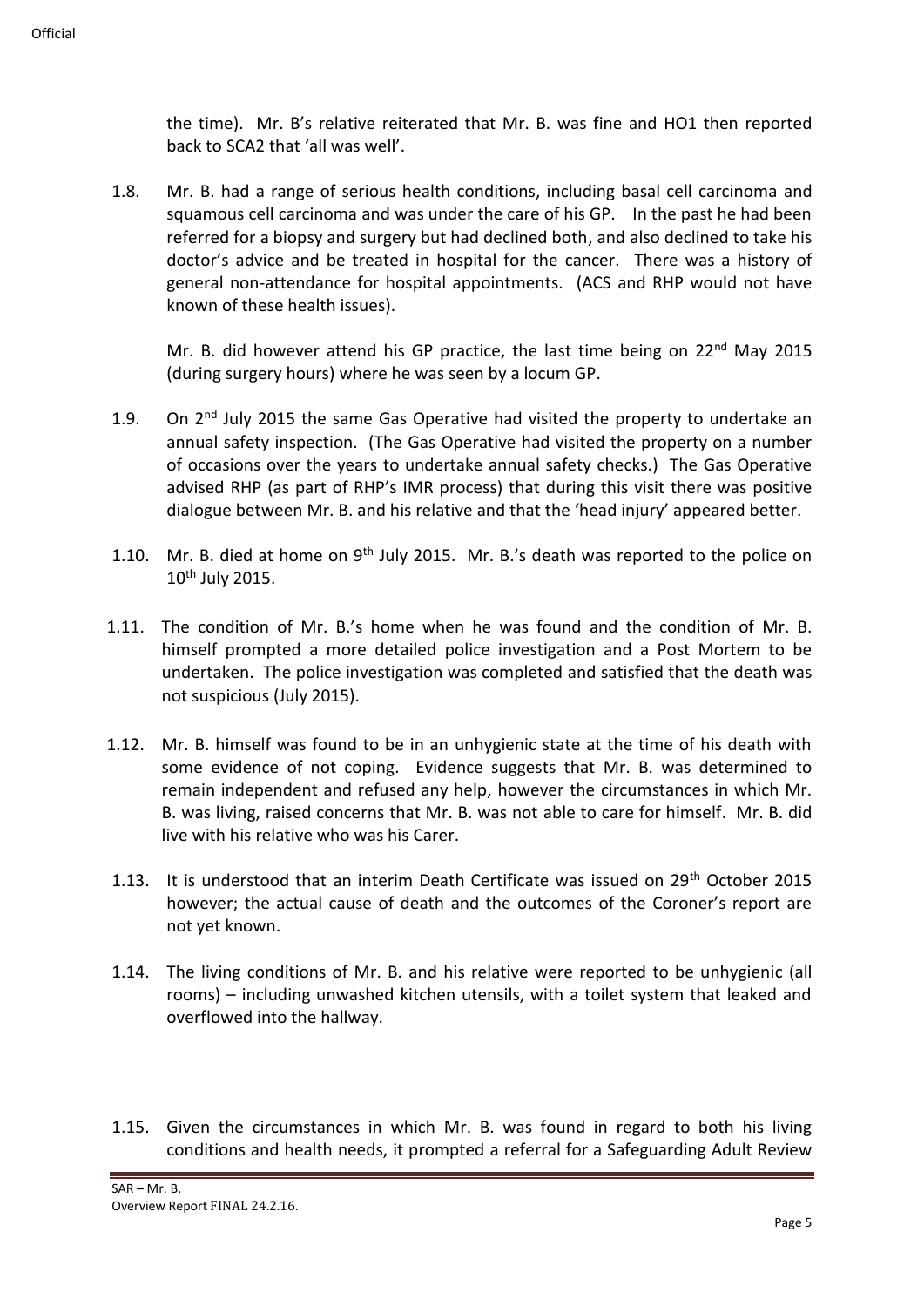on the basis that agencies needed to review their interactions and interventions and determine singularly or collectively if they had acted appropriately, if they could have acted differently and what lessons are there to learn to improve singular and joint agency responses to a vulnerable person in a similar situation.

### **2. ABOUT THIS SAFEGUARDING ADULT REVIEW**

- 2.1. It was noted that the referral from RHP to ACS was three weeks prior to the new Care Act implementation. The significance of this is that post April 2015 new statutory duties were placed upon the Council<sup>2</sup>.
- 2.2. The circumstances in relation to Mr. B.'s death met the conditions outlined in the Care Act and a referral notice to the London Borough of Richmond upon Thames' Safeguarding Adults Board (SAB) was made on 22<sup>nd</sup> July 2015.
- 2.3. At the request of the SAB, the Safeguarding Adults Review Sub-Group (of the Board) met on 30<sup>th</sup> July in response to the referral notice received. In considering the Borough's SAR policy it was agreed by all that the concerns raised met the criteria and that this matter constituted a Safeguarding Adult Review.
- 2.4. This SAR was commissioned by LBRuT Safeguarding Adults Board (SAB) in September 2015. It was overseen by a panel and led by an independent chair. Partner agencies provided panel members that were representatives of the agencies involved in either commissioning or providing direct services or had recent contact with Mr. B. at the time leading up to his death. The report has been prepared by the independent chair based upon information provided in Individual Management Reviews (IMRs) from:
	- London Borough of Richmond Upon Thames Adult & Community Services
	- Richmond Housing Partnership
	- General Practitioner
- 2.5. The protocol followed was the London Borough of Richmond upon Thames Local Safeguarding Adult Review Protocol dated August 2015 which had been updated to reflect the Care Act 2014 requirements that came into force from April 2015.

The terms of reference and purpose of the independent Safeguarding Adult Review were:

• To establish the chronology of events in relation to Mr. B. leading up to his death in July 2015.

 $2$  Section 44 – Care Act 2014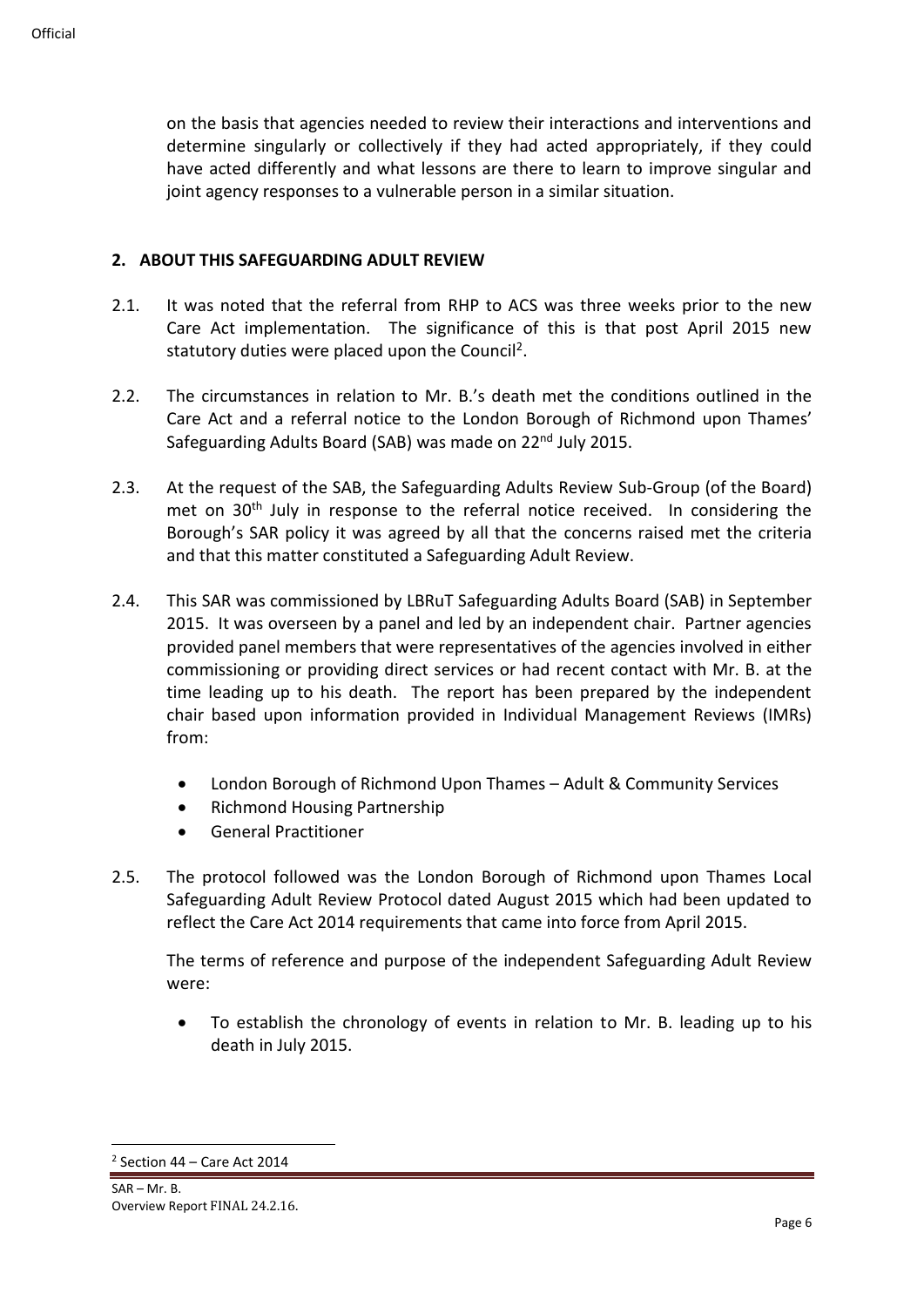- Establish whether there are lessons to be learnt from the circumstances of the case about the way in which local professionals and agencies work together to safeguard vulnerable adults.
- Review the effectiveness of procedures (both multi-agency and those of individual organisations).
- Inform and improve local inter-agency practice by acting on learning (developing best practice) in order to prevent similar harm occurring again.
- Prepare an Overview Report which brings together and analyses the findings of the various reports from agencies in order to make recommendations to the SAB for future action.
- 2.6. Those agencies required to complete IMRs utilised templates provided for this purpose within the updated LBRuT Local Safeguarding Adult Review protocol.
- 2.7. A number of attempts were made in contacting the relative, including a formal letter advising about the review and its purpose, with a view to engaging with them to facilitate an opportunity to seek their views and perspectives to inform the report. A meeting was arranged with them but was subsequently declined.

### **3. MR. B.**

- 3.1. Mr. B. was a 94 year old man who lived in a three bedroom house (with his relative) for approximately 50 years, in accommodation provided by RHP.
- 3.2. Mr. B.'s relative was considered to be the main carer and was in receipt of Carers' Allowance.
- 3.3. Mr. B. was understood to be independent and continued to do his own shopping and walk to his local shops up until mid-June 2015. It is understood that Mr. B. declined any help from his relative/Carer in regards to personal care.
- 3.4. Mr. B. had been registered with the GP practice since  $17<sup>th</sup>$  October 1997. He had a history of serious health conditions – Basal Cell Carcinoma, Ischaemic Heart disease, Hypertension, Atrial Fibrillation, Transient Ischaemic Attack (or mini-stroke) Benign Prostatic Hyperplasia, Angioplasty and Squamous Cell Carcinoma of the scalp. He was receiving medication for these conditions and regular blood tests as required.
- 3.5. Evidence indicates that Mr. B. generally did not attend most hospital appointments. Mr. B. was known to his local GP practice and would 'drop in' for occasional dressings (regular dressings were not required) and treatments but resisted any advice and recommendations to attend hospital for invasive treatments. On one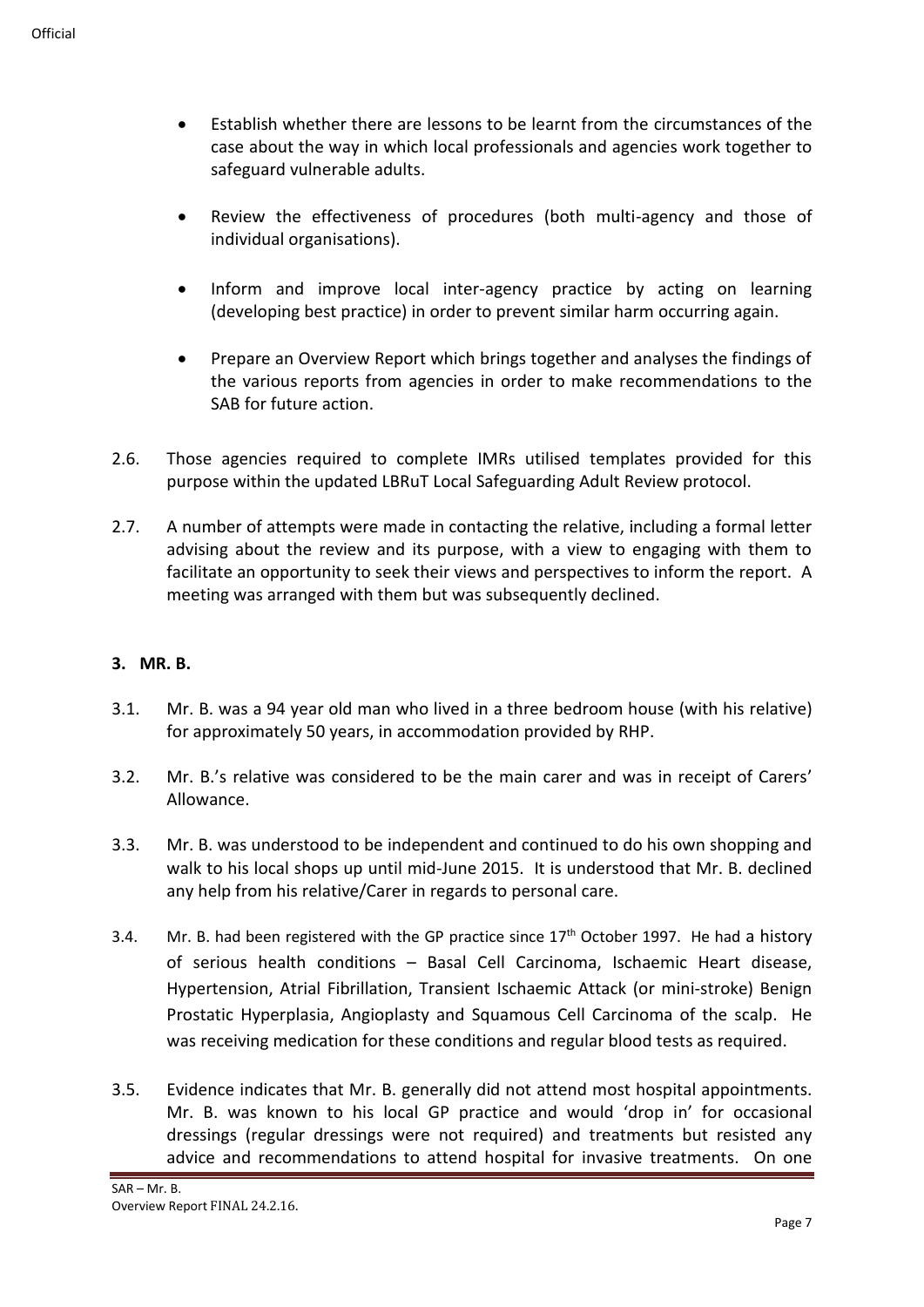occasion when Mr. B. was advised to urgently attend hospital – the GP advised he ran out of the surgery.

- 3.6. The GP stated that Mr. B. was assessed in 2014 as having full mental capacity and capable of making his own decisions.
- 3.7. Although Mr. B. was a tenant of RHP this was the extent of their knowledge of him.
- 3.8. Mr. B. had been known to ACS in the past having attended a Day Centre from June 2001 to March 2002. There was again some contact with the service in August 2007 when Mr. B. had been referred to ACS by a charity worker expressing concerns regarding Mr. B. Contact was attempted at that time and again in October. In December a further conversation had taken place with the charity worker who continued to remain concerned about Mr. B. There are no records available to confirm whether this was followed up by ACS.

There had been no further contact with Mr. B. until March 2015 when ACS Access Team received the call from RHP.

3.9. Mr. B.'s relative was not known to ACS or as a Carer of Mr. B. Contact was made with Mr. B.'s relative in September 2015 by way of follow up support in relation to their loss. This was declined.

#### **4. KEY EVENTS:**

4.1. The details below are an amalgamation of the chronology sourced from the IMRs:

#### 4.2. **Historical information:**

**June 2001 -** Attendance at a Day Centre – no other records. **March 2002 2004** Recurrence of Basal Cell Carcinoma to scalp with hospital referral made. Mr. B. did not attend appointment.

### **2007**

**August** Mr. B. had been referred to ACS by a charity worker expressing concerns regarding Mr. B. Two attempts were made to contact Mr. B. but it appears no further action was taken.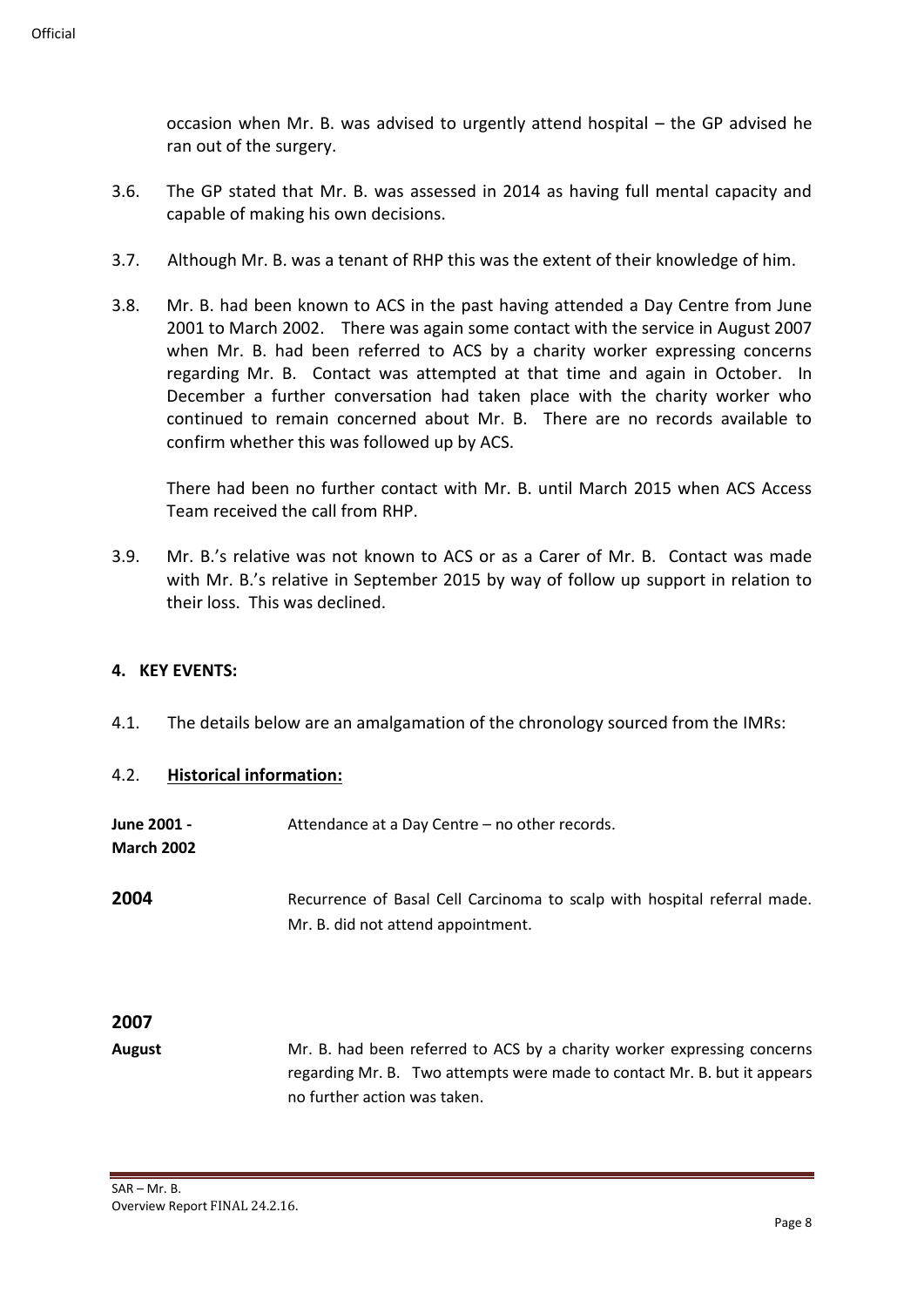| <b>October</b>  | Mr. B. contacted again by ACS (same social worker) who was concerned<br>about how well Mr. B. was coping with a view to undertaking an<br>assessment regarding potential support. Mr. B. did not respond to<br>approaches made by the social worker.                                                                                           |
|-----------------|------------------------------------------------------------------------------------------------------------------------------------------------------------------------------------------------------------------------------------------------------------------------------------------------------------------------------------------------|
| <b>December</b> | ACS records indicate further conversation with the charity worker who<br>remained concerned about Mr. B. whilst acknowledging Mr. B. was<br>independent and may not be eligible for services from ACS at that point. It<br>was agreed that ACS would contact Mr. B. No further records from this<br>point until referral by RHP in March 2015. |
| 2012            | Hospital appointment which Mr. B. did attend. Operation proposed but<br>Mr. B. declined the surgery and was removed from the operation waiting<br>list as a result.                                                                                                                                                                            |
|                 | Mr. B. attended Stroke Clinic at a London Hospital. Records show that Mr.<br>B. did not attend many of the appointments made.                                                                                                                                                                                                                  |
| 2014            |                                                                                                                                                                                                                                                                                                                                                |
| <b>March</b>    | Mr. B. attended surgery with wound on scalp and dressing was done.                                                                                                                                                                                                                                                                             |
| September       | Urgent referral (under the 2 week rule for cancer) made by GP in relation<br>to head wound. Mr. B. attended Dermatology Day Unit at a local hospital<br>and was diagnosed with BCC. Mr. B. was advised to have a biopsy. After<br>this Mr. B. declined to attend further appointments.                                                         |
|                 | Mr. B. assessed as having full mental capacity by the GP.                                                                                                                                                                                                                                                                                      |

## 4.3. **Sequence of events relating to SAR:**

## **2015**

### **MARCH**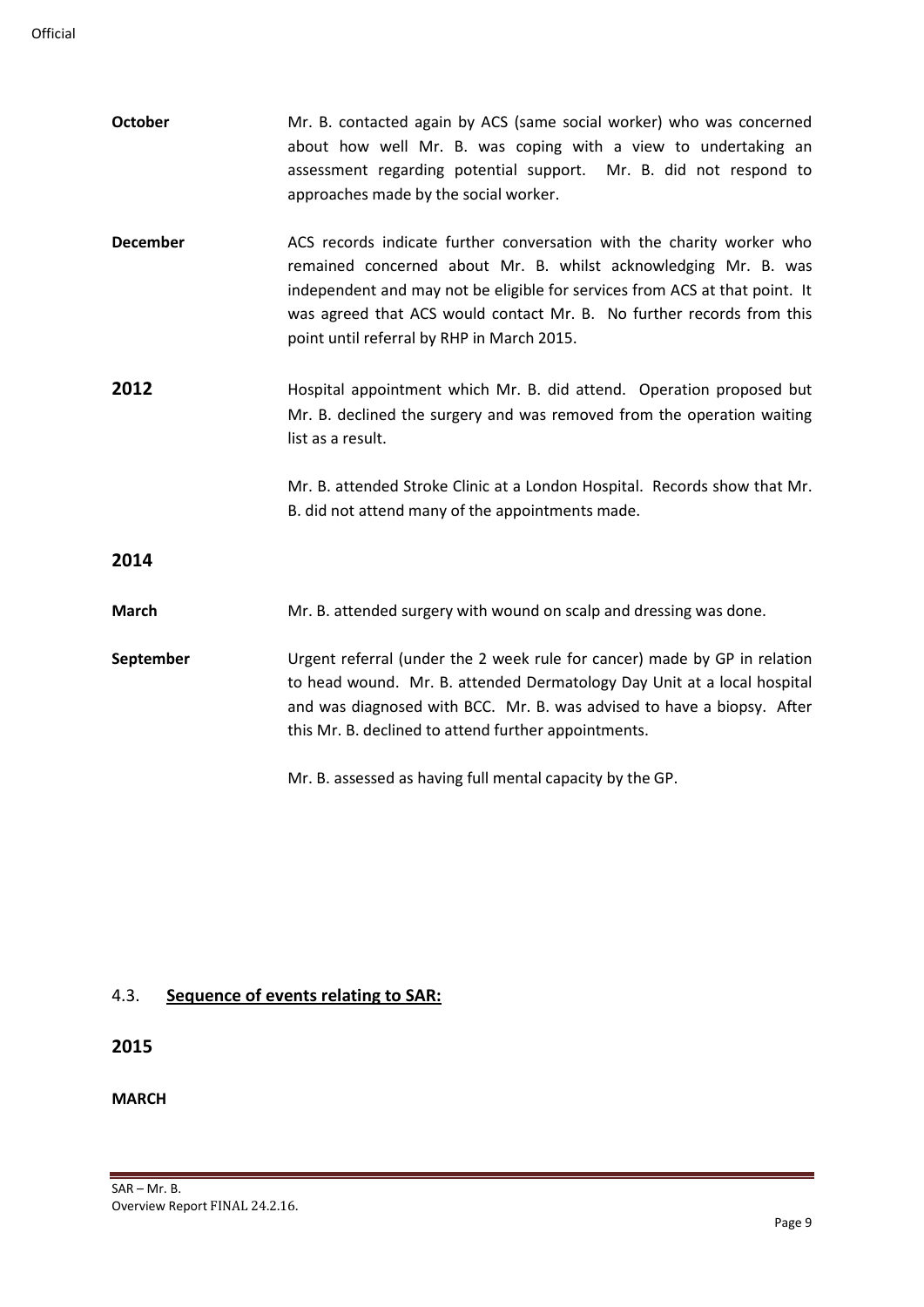| Thursday 5 <sup>th</sup>            | Gas Operative attended Mr. B.'s house to assess heating problem. Gas<br>Operative noted what appeared to be a 'head injury' and asked if Mr. B.<br>wanted him to call an ambulance. Mr. B. declined. Gas Operative<br>completed repair and after leaving the property reported his concerns to<br>his office, who in turn reported to RHP - who put it on their CRM system.<br>Action was raised for Housing Officer (HO1) to report concern to ACS.      |
|-------------------------------------|-----------------------------------------------------------------------------------------------------------------------------------------------------------------------------------------------------------------------------------------------------------------------------------------------------------------------------------------------------------------------------------------------------------------------------------------------------------|
| Friday 6 <sup>th</sup>              | HO1 telephoned ACS and reported concerns to Social Care Advisor (SCA1),<br>following up with an email $-6$ <sup>th</sup> March at 13.38 p.m. The email confirmed<br>the following:                                                                                                                                                                                                                                                                        |
|                                     | Mr. B. was vulnerable and in need of support<br>A gas operative had visited the property on 5 <sup>th</sup> March and had reported<br>٠<br>that Mr. B. appeared to have had a previous fall with a 'head injury'.<br>The offer of an ambulance had been refused<br>That Mr. B. appeared not to be coping in his home and may need<br>٠<br>additional support.                                                                                             |
| 13.20 p.m.                          | Telephone referral received by SCA1 from HO1 at RHP raising concerns<br>regarding Mr. B. Reporting that a Gas Operative had visited Mr. B.'s home<br>on 5 <sup>th</sup> March and noticed that he appeared to have a 'cut on his head' - it<br>was assumed by the Gas Operative that this was due to a previous fall. The<br>Gas Operative had offered to call an ambulance but Mr. B. had declined<br>and asked the Gas Operative to leave the property. |
| Email 13.38p.m.                     | HO1 followed up telephone referral with an email stating that Mr. B. was<br>94 years old, vulnerable, not coping at home and may need additional<br>support.                                                                                                                                                                                                                                                                                              |
|                                     | SCA1 auto reply to email - dated 6 <sup>th</sup> March 2015 13.37.                                                                                                                                                                                                                                                                                                                                                                                        |
|                                     | SCA1 advises HO1 that Mr. B. isn't a service user and they 'don't contact<br>people out of the blue' and so management advice was needed first.                                                                                                                                                                                                                                                                                                           |
| Email 13.29 p.m.                    | SCA1 passed details to a senior social worker (SSW1) for a decision<br>regarding next steps.                                                                                                                                                                                                                                                                                                                                                              |
| Monday 9 <sup>th</sup><br>8.59 a.m. | SSW1 hands over matter to SSW2 via email. SSW2 advises further<br>information needed to be gathered and then contact to be made with Mr.<br>B. with a view to offering initial assessment of his needs.                                                                                                                                                                                                                                                   |

Allocation to SCA2.

÷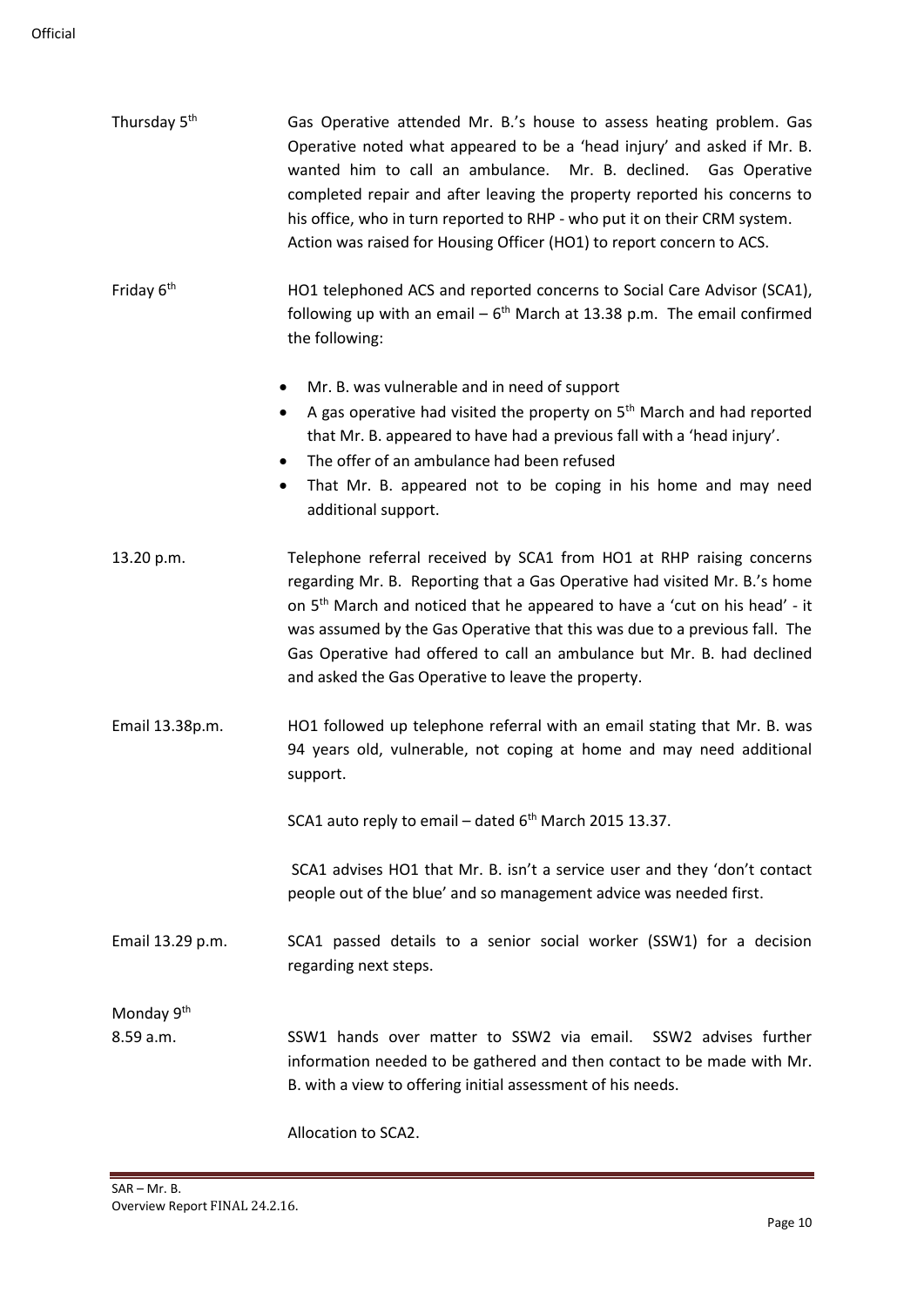| SCA2 telephoned HO1 to find out more about the concerns raised               |
|------------------------------------------------------------------------------|
| regarding Mr. B. ACS transcript of the call state that HO1 advised that Mr.  |
| B. was apparently not coping, with washing, cleaning or cooking and that     |
| he did not have any services. HO1 advised that the 'head injury' appeared    |
| to have been recent but could not say what may have caused him to fall.      |
| SCA2 also asked if Mr. B. was aware of the contact being made to ACS and     |
| whether he had agreed to it. ACS transcript of the call suggests that Mr. B. |
| is aware that a referral was to be made to ACS. HO1 advised it was the first |
| time Mr. B. had come to the attention of $RHP -$ they had only become        |
| aware of his circumstances as a result of the gas repair. SCA2 advised she   |
| would speak to her manager about next steps and this might involve a visit   |
| to Mr. B.                                                                    |
|                                                                              |
|                                                                              |

Tuesday  $10<sup>th</sup>$  SCA2 contacted HO1 by email to ask if a member of RHP's team can help facilitate assessment of Mr. B. as he had no phone.

> SCA2 telephoned Mr. B. via mobile number supplied by RHP advising she was contacting about his fall and asked some preliminary questions. Mr. B. advised he was alright, although he was 94 and had a weak heart and other things but that he had a relative who lived with him and was doing everything for him. SCA2 asked to speak to the relative and asked the relative about Mr. B.'s apparent fall. The relative advised that he was fine and that they were looking after Mr. B. Offer of Carers' assessment declined – they are 'managing fine with Mr. B.'s care at the moment'. Contact details of the ACS Access Team given for future reference.

Email 12.44 p.m. SCA2 emailed HO1 to advise that SCA2 had spoken to Mr. B. that his relative was living with him and that he had declined social services. SCA2 also confirmed the conversation with the relative.

> HO1 visited the property and spoke to the relative on the doorstep. The relative confirmed that ACS had been in touch but no help was required from ACS.

- Case note 13.40 p.m. NB given the sequence of events relating to the referral from RHP the planned initial assessment was cancelled and no further action taken. No further contact with Mr. B.
- Email 14.26 p.m. HO1 reported back to the ACS, Access Team 'satisfied that all was well'.
- 12<sup>th</sup> Mr. B. telephoned RHP to say he'd be getting someone to collect his rent payment card from RHP office.
- 23<sup>rd</sup> Record to say that HO1 hand-delivered rent payment card to Mr. B.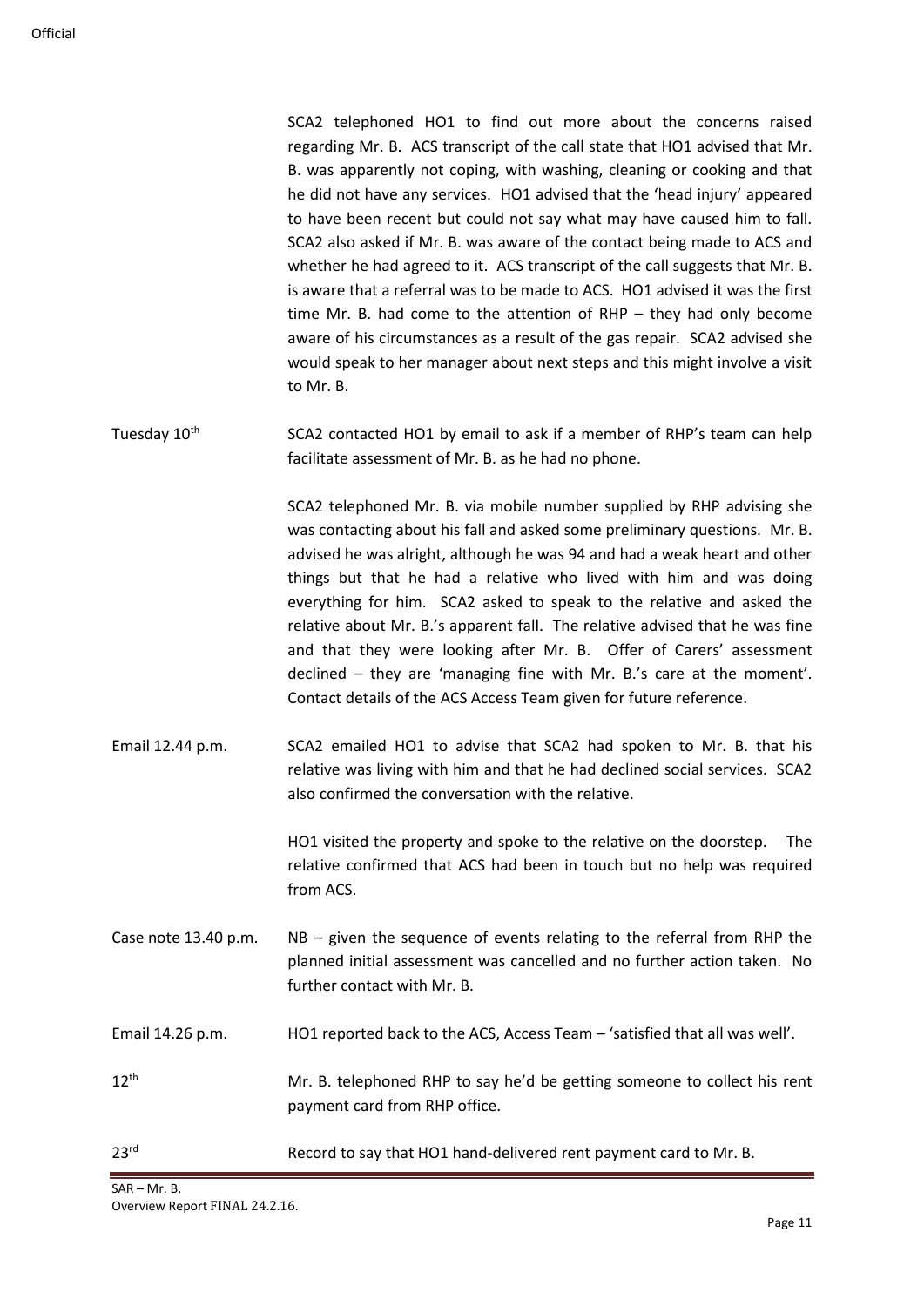| 25 <sup>th</sup>         | Mr. B. referred to A&E immediately whilst he was attending GP surgery to<br>see the nurse. Mr. B. declined to go to A&E by ambulance. The risks were<br>explained to him but he left the surgery, declining to go to the hospital.<br>Surgery staff contacted the relative and explained the risk as they were the<br>main Carer. (The relative had confirmed to the GP this was Mr. B.'s<br>choice.) |
|--------------------------|-------------------------------------------------------------------------------------------------------------------------------------------------------------------------------------------------------------------------------------------------------------------------------------------------------------------------------------------------------------------------------------------------------|
| 26 <sup>th</sup>         | Mr. B. telephoned RHP to say he had lost the rent payment card and would<br>come to the office to collect another.                                                                                                                                                                                                                                                                                    |
| <b>APRIL</b>             |                                                                                                                                                                                                                                                                                                                                                                                                       |
| 2 <sup>nd</sup>          | RHP Rents team tried to call Mr. B. re housing matters - no reply.                                                                                                                                                                                                                                                                                                                                    |
| <b>MAY</b>               |                                                                                                                                                                                                                                                                                                                                                                                                       |
| $21^{st}$                | RHP Rents team tried to call Mr. B. - no answer. RHP sent a text asking Mr.<br>B. to call RHP.                                                                                                                                                                                                                                                                                                        |
| 22 <sup>nd</sup>         | Mr. B. seen by a locum GP. This was the last review of Mr. B.                                                                                                                                                                                                                                                                                                                                         |
| 29 <sup>th</sup>         | Further contacts from RHP re Housing matters.                                                                                                                                                                                                                                                                                                                                                         |
| <b>JUNE</b>              |                                                                                                                                                                                                                                                                                                                                                                                                       |
| 18 <sup>th</sup>         | RHP Rents left a voicemail message for Mr. B.                                                                                                                                                                                                                                                                                                                                                         |
| 22 <sup>nd</sup><br>JULY | RHP Rents left a further voicemail message                                                                                                                                                                                                                                                                                                                                                            |
| 2 <sub>nd</sub>          | Same Gas Operative visited property to undertake annual service check.<br>The Gas Operative subsequently reported to RHP (as part of their IMR<br>review) that there was positive dialogue with Mr. B. and the relative and<br>that the 'head injury' appeared better.                                                                                                                                |
| q <sup>th</sup>          | Mr. B. died at home.                                                                                                                                                                                                                                                                                                                                                                                  |
| $10^{\text{th}}$         | Police notified of Mr B.'s death.                                                                                                                                                                                                                                                                                                                                                                     |
| $15^{\text{th}}$         | Police notify the surgery that Mr. B. had died at home. Police contacted<br>ACS, Access Team as part of their investigation in relation to Mr. B.'s death<br>and confirmed he had died at home on 9 <sup>th</sup> July 2015.                                                                                                                                                                          |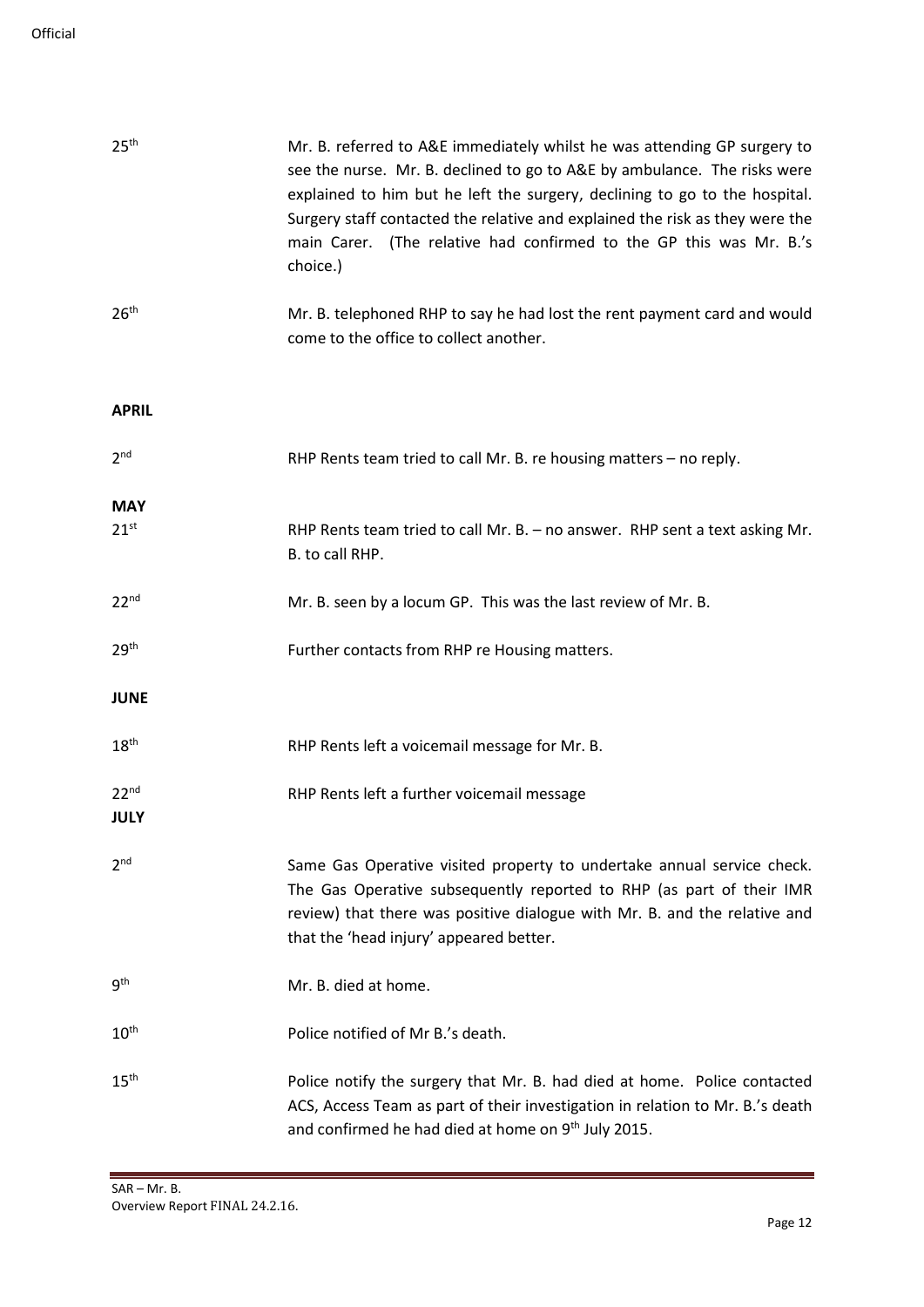### **5. ANALYSIS OF THE INDIVIDUAL MANAGEMENT REVIEWS (IMRs)**

IMRs contain detailed scrutiny of events and actions in an effort to better understand the circumstances leading up to Mr. B.'s death with a view to determining what may have been done differently by agencies or what lessons could be learnt. Additionally they can indicate what has happened that is positive.

#### 5.1. Policy & Procedures

All three agencies involved have safeguarding policies and procedures in place. LBRuT operate within the 'London multi-agency policy and procedures to safeguard adults from abuse', and additionally have their local Safeguarding Adults Protocol. The local protocol was recently reviewed in light of the Care Act 2014. The Multi-Agency policy and procedures is also being updated and due for publication in January 2016.

RHP's safeguarding policy and procedure is reviewed every three years and was recently updated in light of the Care Act 2014, receiving Service Committee approval in June 2015.

Whilst the original referral from RHP was made just prior to the Care Act coming into force, all services should have been prepared for implementation at this point. Changes brought about by the new legislation embedded what had hitherto been good practice guidance into statutory requirements for adult services.

Both RHP and ACS confirmed they have specific protocols relating to response and management of issues related to self-neglect as part of their Safeguarding Policies and in light of new requirements within the Care Act. ACS protocols were not in place in March 2015.

#### 5.2. Staff Knowledge and Awareness

- 5.2.1. The GP practice confirmed that all practice staff are aware of the safeguarding policies and sensitive to the needs of the vulnerable adult in their work.
- 5.2.2. RHP ensures that all front-line staff have completed safeguarding training via the LBRuT e-learning portal, SCIE e learning or attended RHP in house safeguarding training. They have also rolled-out a programme of safeguarding training to all caretakers and gas operatives to further raise awareness of safeguarding. This is particularly evident by the commendable response from the Gas Operative who raised concerns to RHP via his office on 5<sup>th</sup> March 2015 and further reinforced by RHP's response to refer onwards to ACS. RHP also confirmed that in such circumstances where there are concerns regarding the wellbeing of individuals, a protocol is in place which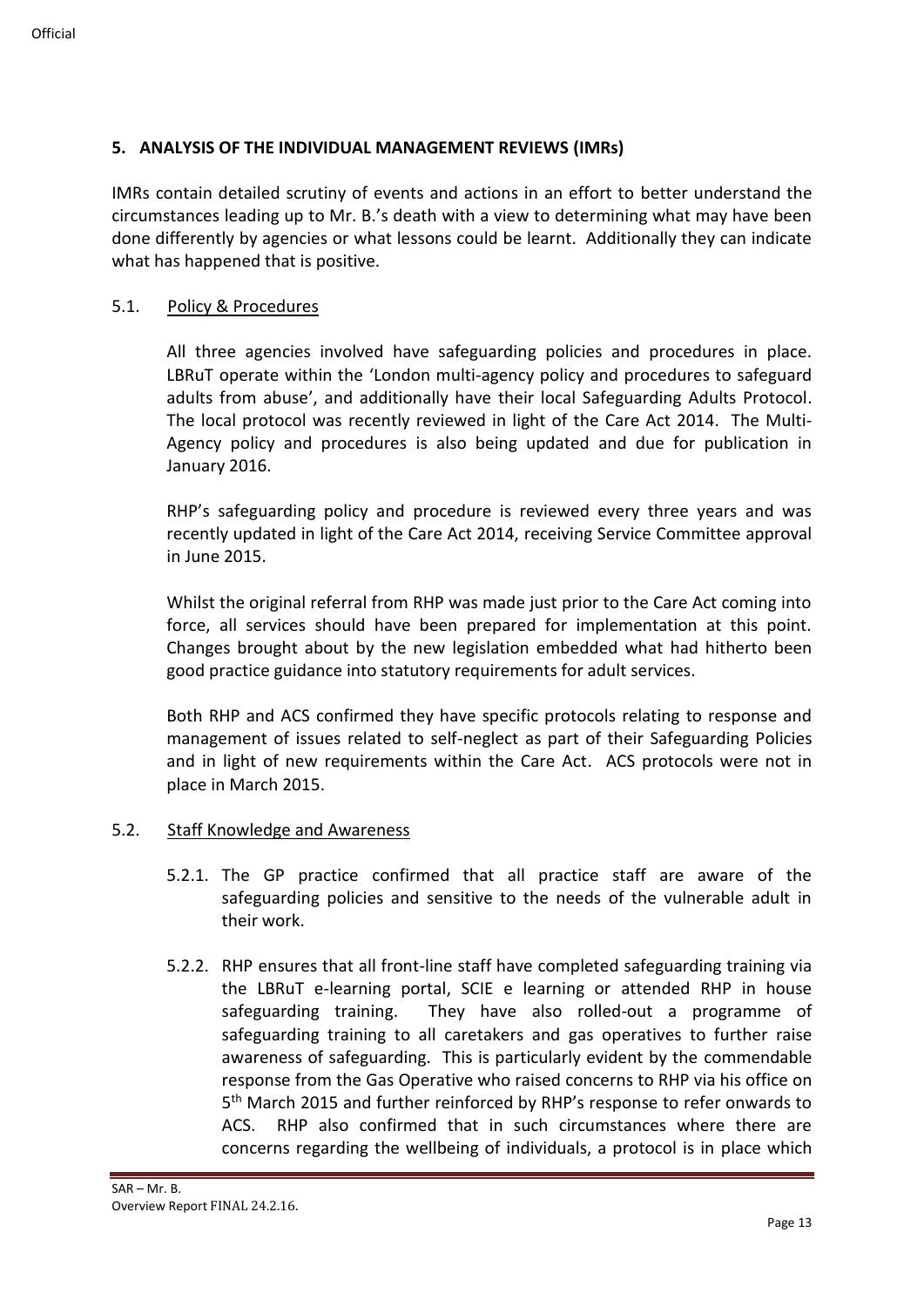prompts referrals to ACS. There is a long-standing, positive working relationship between ACS and RHP.

5.2.3. ACS ensures staff are trained in safeguarding adult procedures according to their level of seniority with access to the procedure documents for reference as needed. In this instance, staff involved in the initial referral on 6 March 2015 took appropriate steps in terms of taking some details, escalating to a SSW for a decision about next steps and identifying further information was needed, with a view to offering an assessment of needs.

ACS IMR highlights that the Access Team were working with reduced staffing levels for a variety of reasons. This, coupled with high volumes of incoming work, meant that the team was under considerable pressure. As a result SCA2 was undertaking this potentially complex initial exploratory work which would have normally been undertaken by a more senior member of staff. The IMR is reflective that had a social worker been undertaking the investigations, it is likely that they would have taken a more investigative approach and have been more knowledgeable about potential safeguarding indicators.

The other factor was that the SCA2 had not interrogated the Frameworki<sup>3</sup> system and therefore was not aware of the historical information regarding Mr. B. and earlier referrals of reported concerns. Had this been undertaken it may well have prompted greater consideration and linking of the presenting issues. The IMR further reflects that SCAs usually work under close supervision but on this occasion there was less scrutiny than would normally have been the case, again owing to the pressure the team was working under.

5.2.4. It is noted that the Access Team do receive many referrals regarding people who appear not to be able to look after themselves and the initial referral was not raised specifically as a safeguarding alert.

There is a protocol in place for referrals from RHP to ACS which was activated and it was appropriate for ACS to be aware of the range of concerns. RHP confirmed that the gas operative followed RHP process by offering help to call an ambulance and then referring to RHP to follow up with a referral to ACS. However, specifically in relation to the 'head injury' concerns, RHP advise that, unless there is a 999 emergency, the protocol is to refer to ACS as opposed to direct referral to the GP (given this was a health issue).

In this case, Mr. B. had been offered emergency services by the Gas Operative and had declined them. RHP therefore utilised the protocol they have in place with a direct referral to ACS, as not only were they not aware of Mr. B.'s GP, (help with this can be obtained by calling NHS 111 service) but it was their

<sup>&</sup>lt;sup>3</sup> Frameworki is Adult & Community Services client records database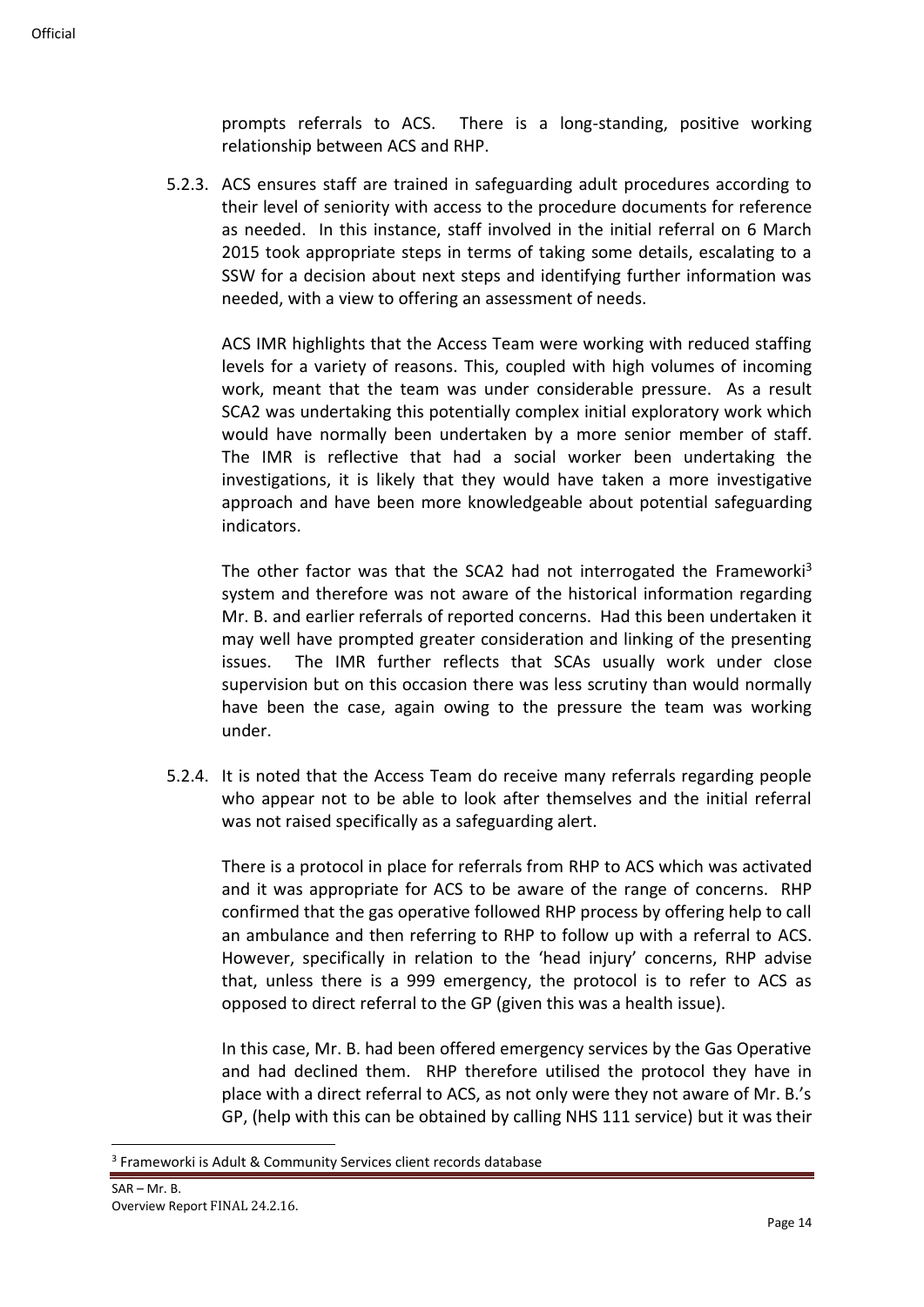experience that a direct referral to a GP was not usually accepted where the customer did not want engagement from other services and capacity was assumed.

5.2.5. In this instance the information gathering and discussions with Mr. B. and his relative were taken on 'face value'. The conversations with Mr. B. and his relative on 10th March 2015 had confirmed that all was fine. Also the SCA2 was already aware that Mr. B. had been offered an ambulance and had refused it. Furthermore, SCA2 had further confirmation that 'all was well' from RHP's HO1 who had attempted to visit Mr. B.'s at his address on 10<sup>th</sup> March to find Mr B was not at home and his relative had advised that they had spoken to Social Services and didn't require any help or support. H01 was not given access to the home and conducted the discussion on the door step.

However, what needs to be noted is that the Gas Operative was sufficiently concerned that the 'head injury' (assumed to be from a fall) appeared to need immediate medical attention (hence the offer of calling an ambulance) and remained sufficiently concerned about Mr. B. to follow up those concerns with the referral via his office to RHP despite Mr. B. declining the offer of an ambulance.

Furthermore, the referral could have been considered as two main areas of concern – the most immediate being the apparent 'head injury' and the second being the concerns around coping at home.

5.2.6. Whilst it may not have been referred specifically as a safeguarding matter, it suggests that the Access Team risk assessment of the presenting issues was inadequate - in particular given an element of the referral related to a 'head injury' possibly from a fall. This, coupled with the historical information on the client database system, which, had it been researched, could well have triggered the referral into the safeguarding procedures/processes and as a result a different response from the one that took place. However, regardless as to whether this was a safeguarding matter, ACS have a duty of care towards vulnerable adults. In addition, it is questionable whether a formal safeguarding alert is required in order to trigger health input when there is a known medical need.

This has highlighted some learning for the Access Team in relation to the supervision of this type of referral for the future and some development needs of staff in relation to opportunities to provide support that were missed in this instance.

### 5.3. Care and Support Planning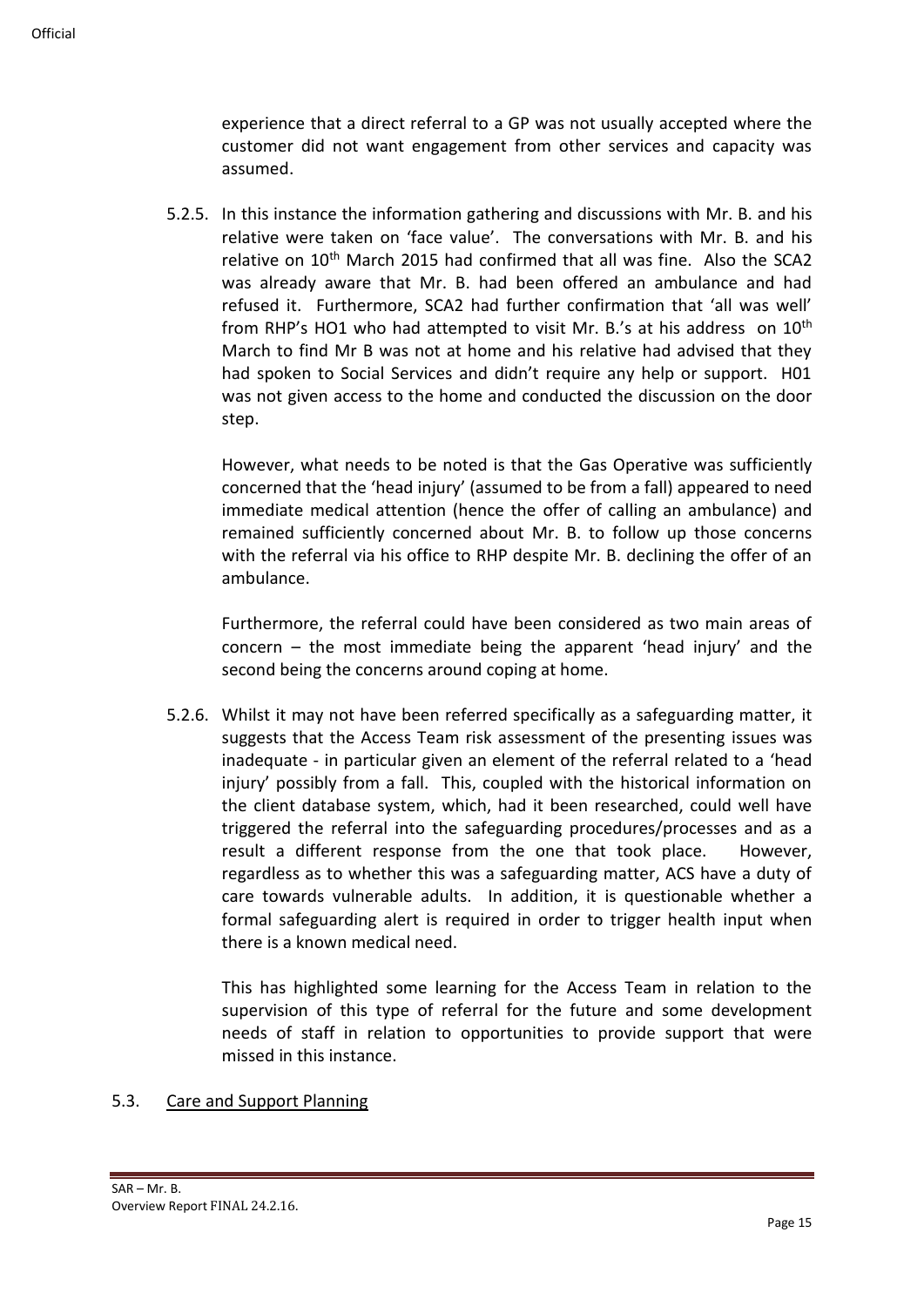- 5.3.1. Mr. B. was provided with regular care by the healthcare professionals, including regular blood tests as required – and was seen on the following dates:
	- 28.3.2014 Mr. B. attended surgery with a wound on his scalp and dressing was done.
	- 19.9.2014 Mr. B. was referred urgently under the 2 week rule (cancer referral) but he had full mental capacity and did not attend.
	- 25.3.2015 Mr. B. was seen by the Health Care Assistant. He was referred urgently to hospital but refused to go.
	- 22.5.2015 Mr. B. was seen by the locum GP. He was again found to have full mental capacity.
- 5.3.2. There was no care plan for Mr. B. note he was not in receipt of any services from ACS and this was therefore appropriate. As part of the referral process this would have been an early stage of planning to gather information, offer support and an initial assessment of his needs. ACS was therefore not aware of Mr. B.'s GP.
- 5.3.3. The offer of support was not progressed as Mr. B. stated that his relative cared for him 24 hours a day. A Carer's assessment offered to Mr. B.'s relative was also declined. An initial needs assessment did not take place and no further interventions were considered necessary.
- 5.3.4. RHP was not involved in any support planning for Mr. B. as expected. Mr. B.'s GP was not aware of any concerns regarding how well Mr. B. was coping at home.

### 5.4. Professional standards

- 5.4.1. The GP practice had provided Mr. B. with both local medical support as well as appropriate referrals for specialist input from hospitals in relation to his health matters but, as noted from the chronology above, Mr. B. was reluctant to attend for hospital interventions.
- 5.4.2. RHP's sub-contracted Gas Operative had followed procedures to escalate any concerns to the RHP housing team via his office who in turn referred the matter to ACS in line with protocols in place. RHP's Rents Team were trying to contact Mr. B. without a response in relation to housing matters but there was no reason to suggest that they should have escalated this matter further.
- 5.4.3. ACS response was in part in accordance with the required standards of care. The referral did not immediately suggest to staff that an urgent response was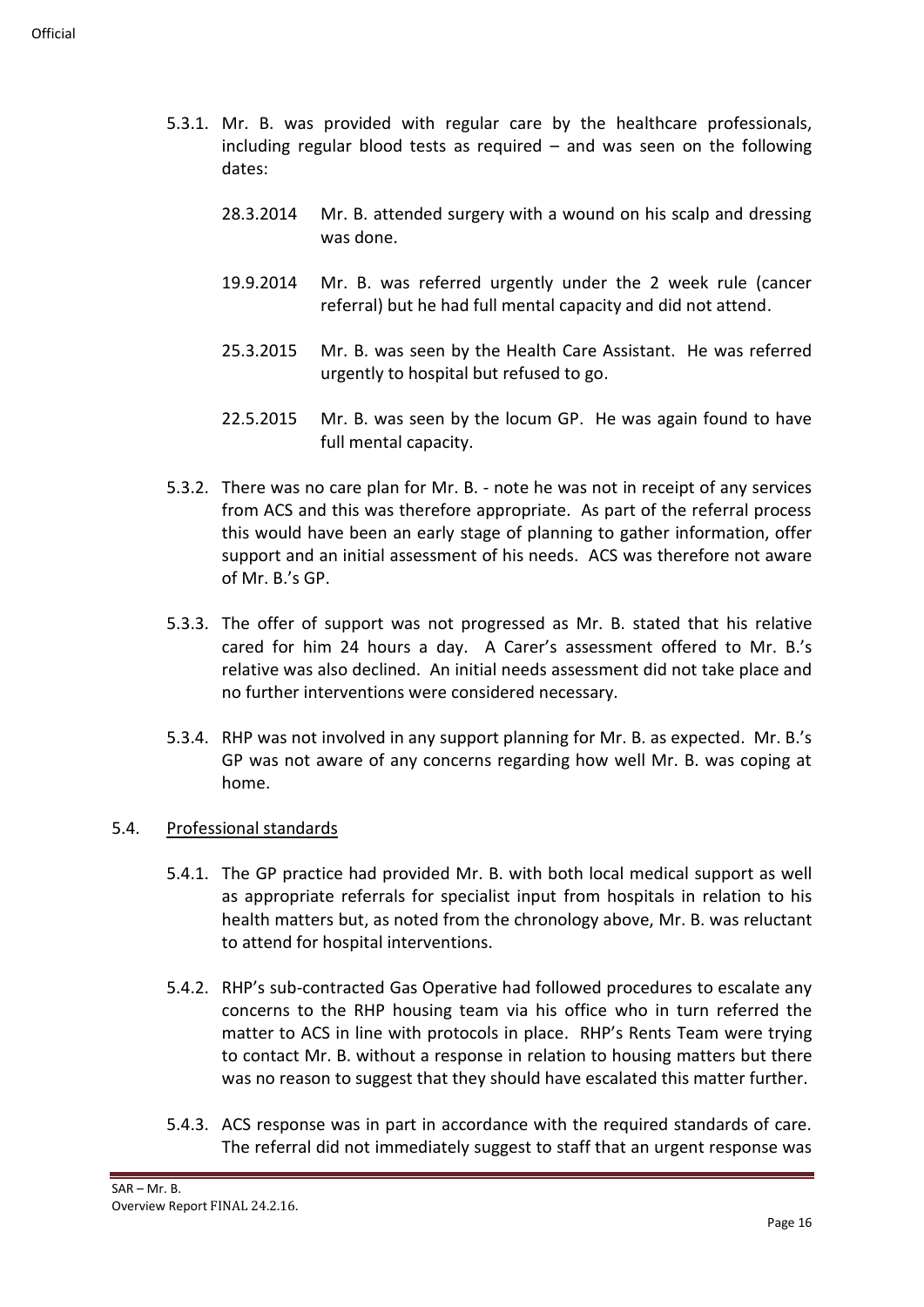needed and follow up investigations took place on the following working day. (This is in accordance with timescales.) All the actions that took place were appropriate in themselves but insufficient. There were gaps in the interpretation/risk assessment and information gathering in relation to the initial referral which resulted in missed opportunities to take a different response.

- 5.4.4. It is noted that the initial concern raised by the Gas Operative was on Thursday 5<sup>th</sup> March and was not referred to ACS until Friday 6<sup>th</sup> March. Whilst it was clear that there were concerns in relation to Mr. B.'s wellbeing, there was nothing that suggested that an urgent response was needed. However, the referral was considered in its entirety, rather than considering the potentially immediate issue of the 'head injury'. As mentioned earlier, the Gas Operative was sufficiently concerned to not only offer an ambulance, but, when this was declined, continued to relay his concerns to RHP (via his office).
- 5.4.5. However, it is noted that the further information gathering about the details of the referral and telephone conversations with Mr. B. and his relative were not completed until Tuesday  $10^{th}$  March – six days in total. This potentially left Mr. B. at some risk, given the known 'head injury' – although it must be taken into account that Mr. B. had been offered the call of an ambulance and had refused it.
- 5.4.6. ACS IMR is reflective that when Mr. B. was contacted on 10<sup>th</sup> March and offered support which was refused, this was taken on face value. It was also noted that HO1 had on 10<sup>th</sup> March visited Mr. B. and had confirmed back to ACS that 'all was well' which affirmed to ACS that no further action was needed.
- 5.4.7. ACS has reviewed the events that took place and have acknowledged that some discussion with Mr. B.'s GP should have taken place. This was a critical gap in the process as had the GP been made aware of the concerns regarding the 'head injury', steps could have been taken to respond via the health professionals. As it was, the GP was unaware and, hence, Mr. B. potentially did not have treatment that he may have needed at that time (assuming he was willing to accept it).

(NB: Subsequent to the referral to ACS on  $6<sup>th</sup>$  March, Mr. B. had attended his GP practice on 25<sup>th</sup> March and was referred urgently to hospital which he declined.)

5.4.8. Furthermore, it is acknowledged that a social worker should have arranged a visit to Mr. B. rather than placing reliance solely upon the information provided by the Housing Officer. Whilst accepting that a social worker should have arranged a visit, it is further accepted that Mr. B. may have rejected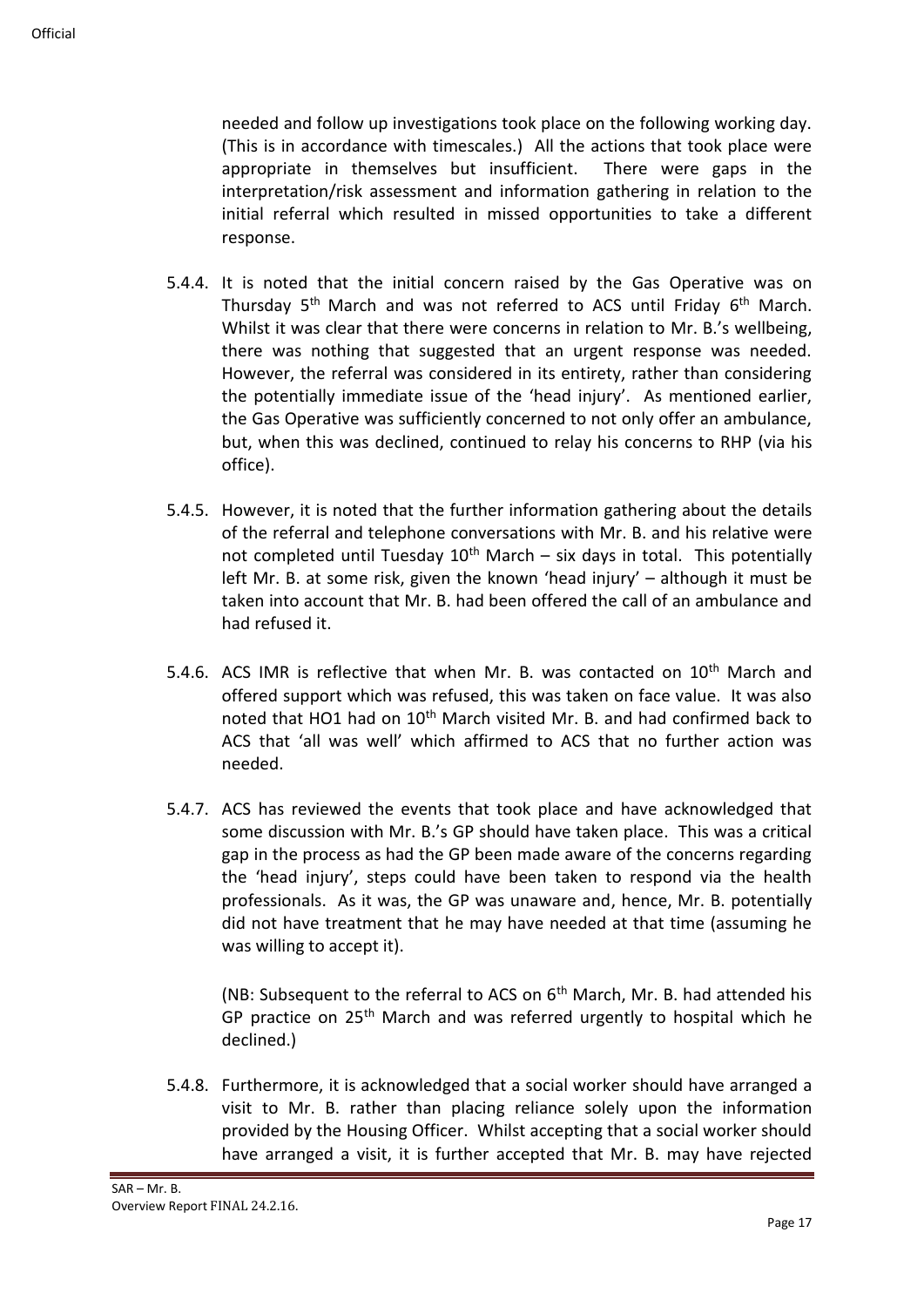such an offer or declined any further support, if it were offered. The absence of such a visit, however, did mean there was no opportunity to further explore how Mr. B. was coping.

- 5.4.9. It is noted that the initial enquiries were undertaken by an unqualified, albeit experienced SCA, who may not have asked all the right questions. Had the SSW looked more broadly at the referral and the information gathered it may well have led to more exploration of needs. However, it must also be taken into account that Mr. B. and his relative had both refused support that had been offered by the Gas Operative, RHP on the their visit on 10<sup>th</sup> March and in telephone conversations with SCA2 on 10<sup>th</sup> March.
- 5.4.10. Mental capacity was assumed in accordance with the Mental Capacity Act principles by ACS, although no assessment under the Mental Capacity Act had been undertaken.

### 5.5. Services provided

- 5.5.1. All the appropriate medical support was offered or provided:
	- In 2004 Mr. B. had a recurrence of basal cell carcinoma of the scalp. Mr. B. had been referred to a plastic surgeon at a local Hospital in 2004 – however he did not attend the appointment.
	- In 2012 Mr. B. was referred again and on this occasion attended the hospital and was advised that an operation was necessary. Mr. B. did not attend for the operation and was hence removed from the operation waiting list.
	- In June 2012 Mr. B. did attend the Stroke Clinic at a London Hospital (he had lacunar infarct) but had a history of non-attendance for hospital appointments.
	- In September 2014 Mr. B. was referred by his GP practice urgently under the two week cancer rule and was seen in the Dermatology Day Unit on 30<sup>th</sup> September at a local Hospital. Mr. B. was diagnosed to be suffering from Basal Cell Carcinoma and advised to have a biopsy. Following this Mr. B. refused to attend further appointments.
	- On 25<sup>th</sup> March 2015, Mr. B. was referred to attend A&E immediately by his GP after being seen by the practice nurse. However, he declined to go despite the risks being explained to him. Mr B.'s relative, as the main carer, was also contacted and advised. Mr. B.'s relative confirmed it was Mr. B.'s choice.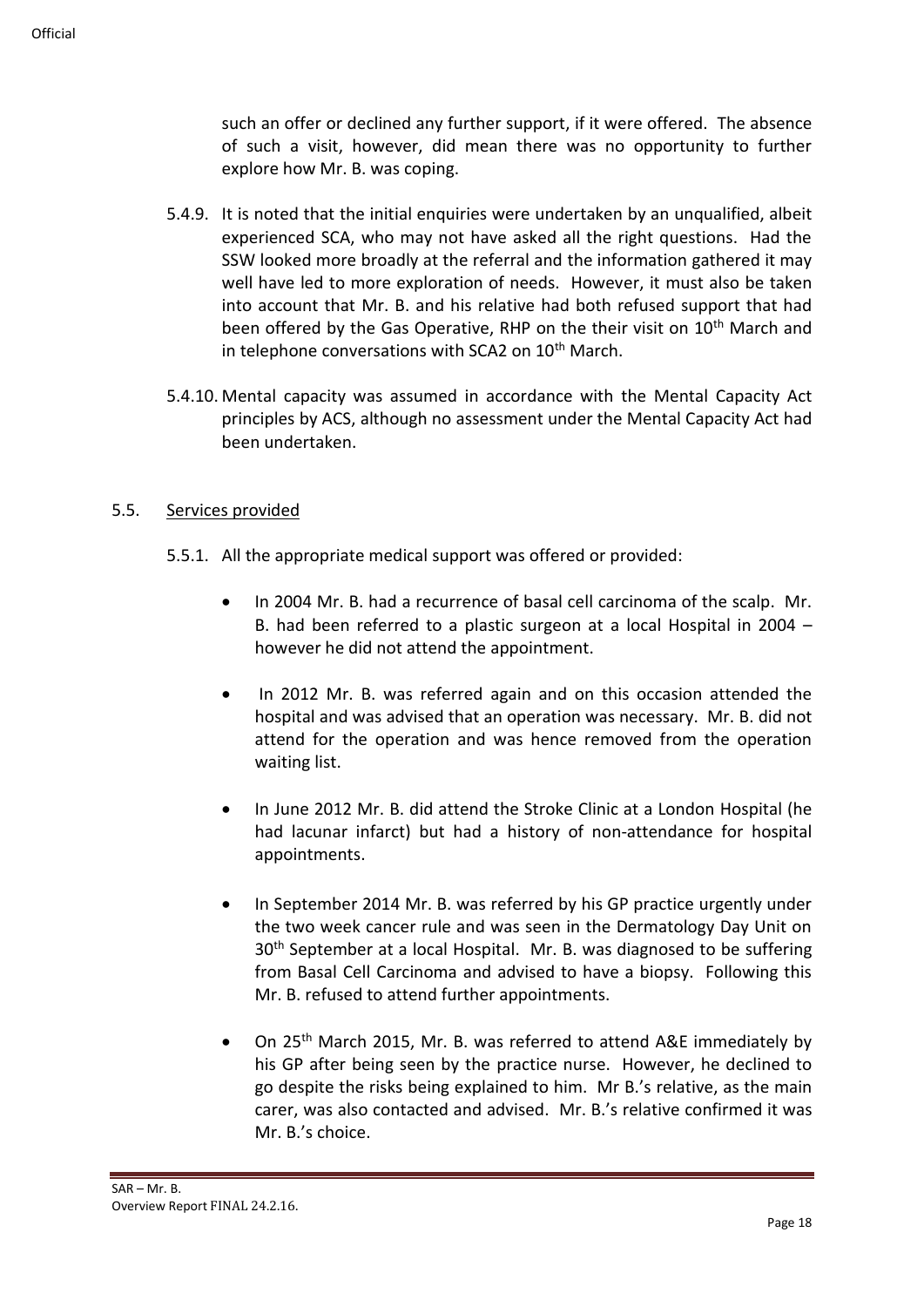- 5.5.2. Where individuals do not attend hospital appointments, the GP practice is informed and then follows up with patients – both by letter and also by discussion when they next *see* the individual.
- 5.5.3. Mr. B. did attend his GP practice on an informal basis for INR (management of warfarin therapy) and was known to the practice staff. This arrangement was by way of occasional 'dropping in' (he attended once in June 2015) and therefore no formal appointments. There is no 'safety net' process in place for then following up with people if they stop 'dropping in', when it is known that they would need some form of monitoring and possible dressing changes/treatment. It is noted that there was no need for regular dressings as the wound had healed and the GP advises that Mr. B. only attended on a few occasions.
- 5.5.4. Mr. B. was also in receipt of regular medication, with an arrangement for repeat prescriptions with the local pharmacy. The medication would have included pain relief. Mr. B. also had regular blood tests as required.
- 5.5.5. RHP would not necessarily be involved usually in the care assessment or support services to individual tenants but, as in this case, would report any concerns raised to them through the appropriate channels.
- 5.5.6. In terms of ACS, the aim was to gather further information and to offer support/assessment of Mr. B.'s needs. The support was offered on  $10<sup>th</sup>$ March and declined and, therefore, no initial assessment took place. Hence the potential to determine what type of services might be needed was negated and no services were provided. No enquiries other than to RHP as the referring organisation and Mr. B. and his relative were made.

### 5.6. Assessment and decision-making

- 5.6.1. In relation to Mr. B.'s medical conditions, appropriate assessments and decisions were made via the GP practice.
- 5.6.2. As regards ACS, following the gathering of information regarding Mr. B.'s circumstances there was an opportunity to arrange an initial assessment. However, because Mr. B. had confirmed the support from his relative as his Carer, no assessment was provided. Similarly, a Carer's assessment was offered to Mr. B.'s relative, which was also declined. The messages from both Mr. B. and his relative were that 'everything was fine'.
- 5.6.3. Given the assumption of full mental capacity, and no indications to contrary regarding capacity, the decisions by Mr. B. and his relative were fully accepted.

#### 5.7. Specific Safeguarding Arrangements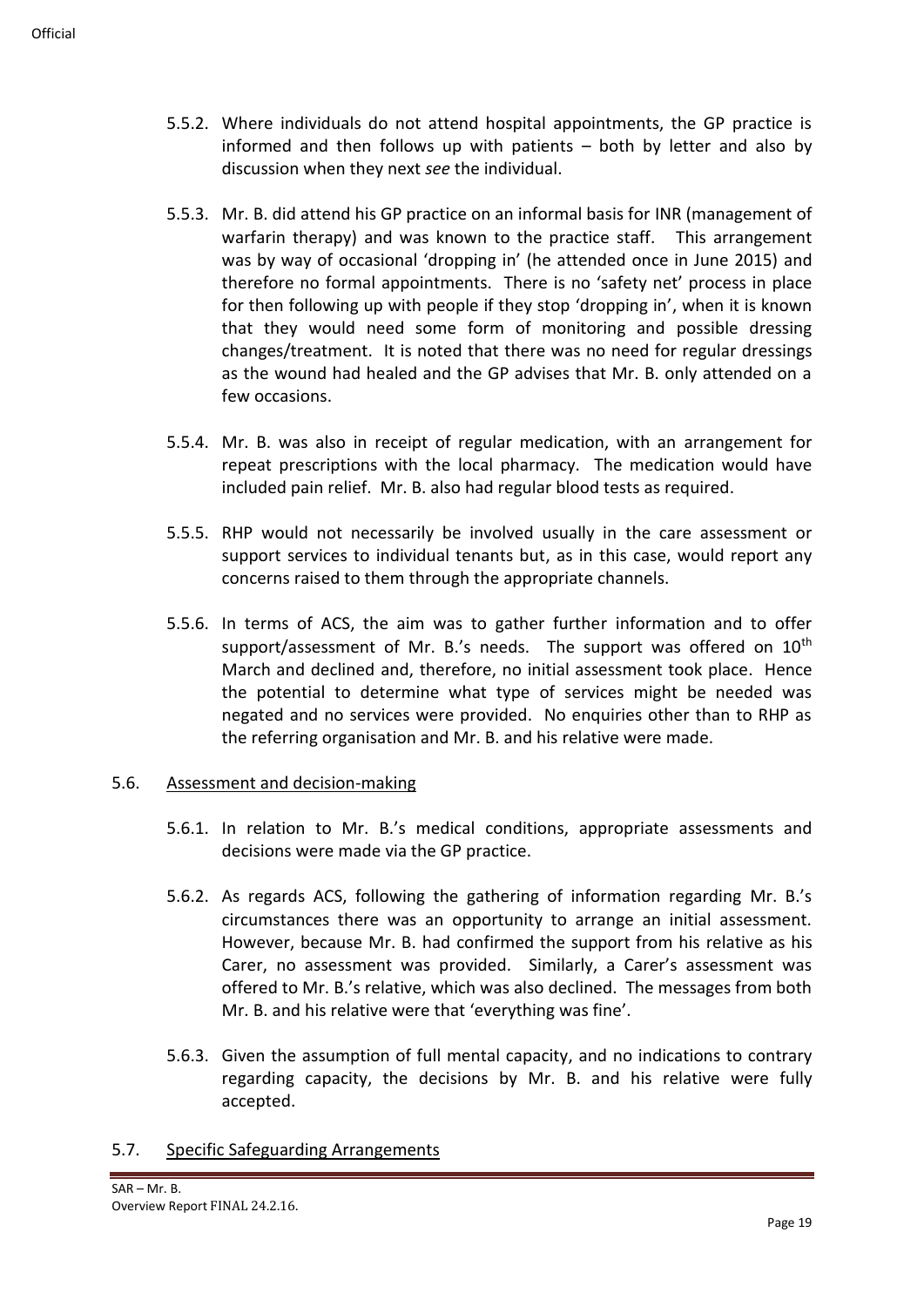5.7.1. No safeguarding adults or care plans were in place as no safeguarding process had been indicated or initiated. However, regardless of whether the referral was raised as a safeguarding matter, ACS has a duty of care to a vulnerable adult. Had ACS undertaken a more rigorous risk assessment of the referral, and triaged against the Frameworki information it could well have determined this was a safeguarding matter and triggered instigation of safeguarding processes. It is also questionable as to whether there is a need for a formal safeguarding alert to trigger a medical response if there is a known medical concern.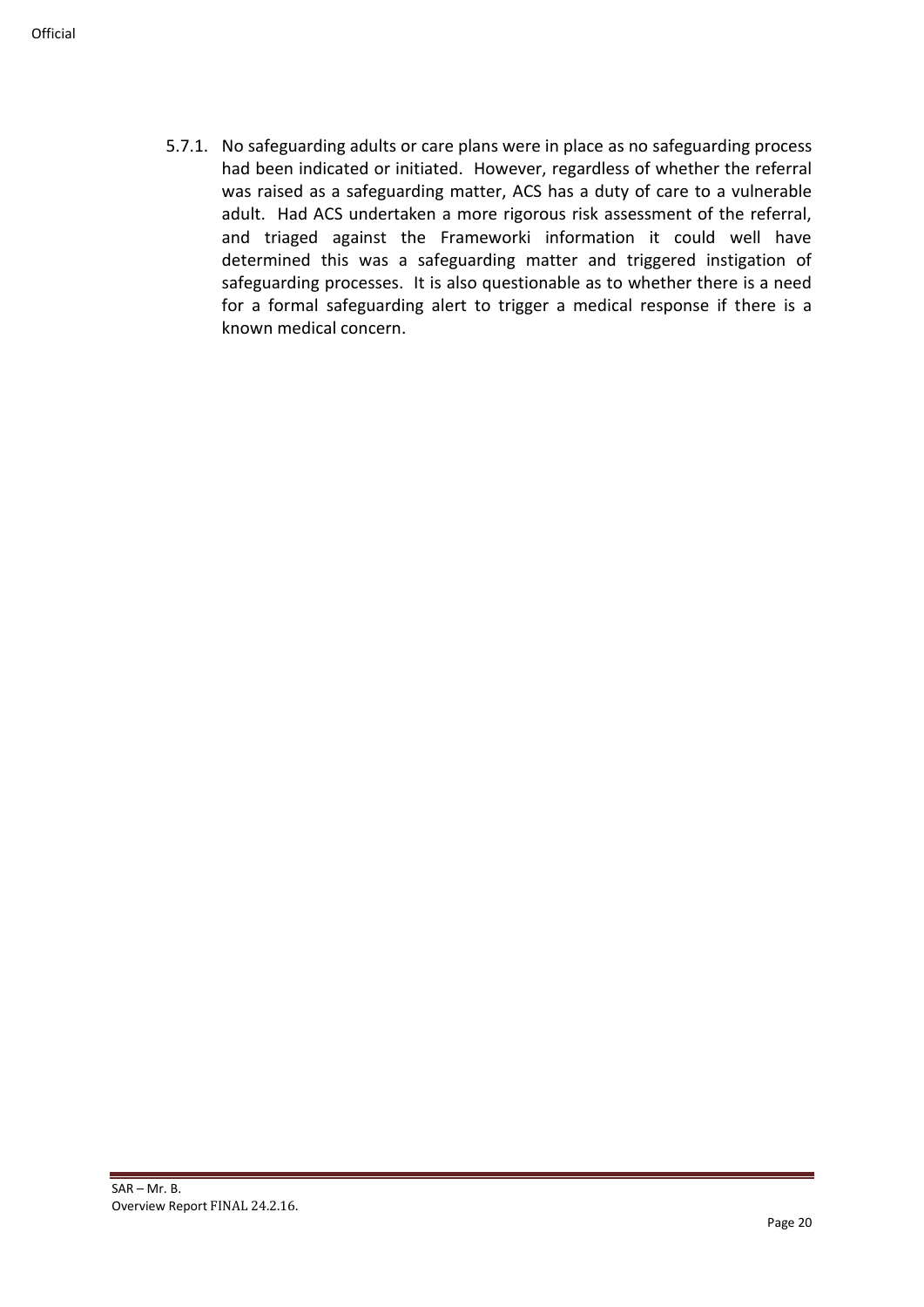### 5.8. Mental Capacity Act Assessment

- 5.8.1. The GP practice confirmed that a full mental capacity assessment had been undertaken in 2014. When Mr. B. visited the practice on  $22<sup>nd</sup>$  May 2015, he was seen by a locum GP who also confirmed that Mr. B. had full mental capacity.
- 5.8.2. RHP was not aware of whether a mental capacity assessment had taken place.
- 5.8.3. ACS had not undertaken any assessment of mental capacity. There was no information at the time of referral that indicated that Mr. B. may lack capacity and, when SCA2 contacted Mr. B., it was not perceived that there was any cognitive impairment or confusion during their conversations. However, this was not explored and it was assumed that Mr. B. did have full mental capacity.
- 5.8.4. As a Social Care Advisor, SCA2 would not have been trained to carry out Mental Capacity Act assessments but was sufficiently experienced to know that had indicators emerged in the conversations, further advice would have been sought from the senior social worker. Mr. B.'s relative also did not indicate during the conversation that Mr. B. lacked capacity to make decisions. Hence there was no trigger to undertake such an assessment.
- 5.8.5. There was no Mental Capacity Act assessment undertaken.
- 5.9. Senior Oversight & Scrutiny
	- 5.9.1. Appropriate levels of oversight were in place.
	- 5.9.2. Upon attending the GP practice, whenever there were concerns regarding the health condition of Mr. B. beyond the services the practice could offer, Mr. B. was immediately referred to hospital but generally declined these interventions.
	- 5.9.3. The escalation process was evident in relation to the Gas Operative contacting RHP Housing Team via his office in the first instance who then referred onward to ACS.
	- 5.9.4. Senior managers within LBRuT were not involved in this matter, as this was a reasonably typical referral to the Access Team and managed within the Team systems and processes. There were no reasons as to why the matter should have been escalated further.

Within the Access Team itself, the Team Manager does not routinely have oversight of every activity. SCA2 had involved the SSW appropriately and had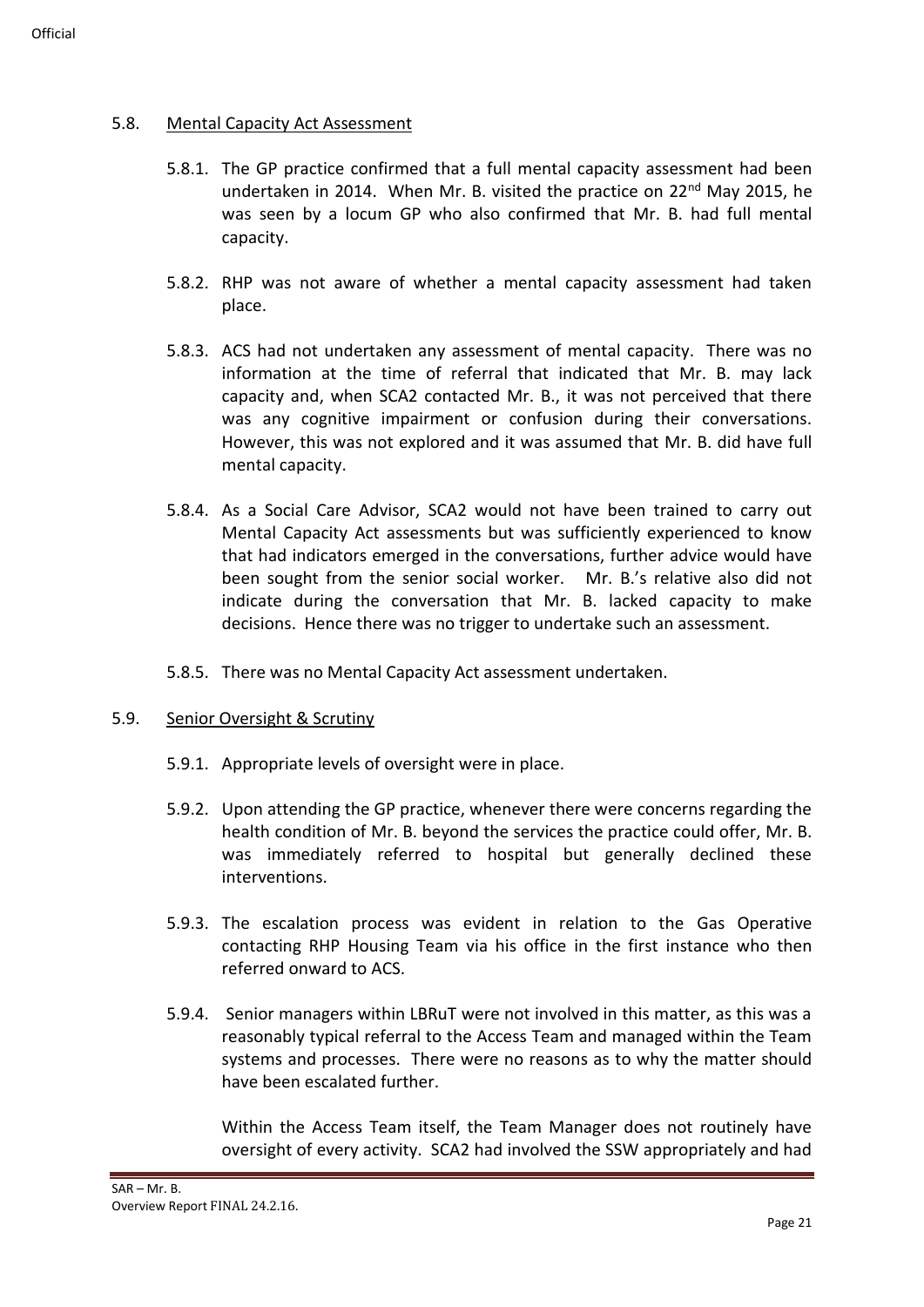advised the SSW of the information gathering and that support had been offered but declined. Based on the information presented to the SSW, the advice was to close the case and this decision did not need to be made by a Team Manager, as it appeared a straightforward matter. Equally, had a home visit been undertaken, unless exceptional issues emerged from such a visit, it would not necessarily have required escalation to more senior managers.

#### 5.10. Process and actions

- 5.10.1. It is not yet known what was the actual cause of death; however, the care provided to Mr. B. to treat his known medical conditions via the GP practice was satisfactory. However, there was no contact made with the GP or other medical services (i.e. out of hours if this had been necessary) following the referral on 6th March 2015 to ACS. The GP was therefore unaware of the concerns regarding Mr. B.'s wellbeing and unaware of the issues regarding the conditions in which Mr. B. was living. ACS were unaware of the details in relation to the conditions in which Mr. B. was living other than the information received in the original referral and subsequent information gathering about how Mr. B. was coping and would not have been able to advise the GP of this. However ACS was aware of the concerns regarding the 'head injury'.
- 5.10.2. In terms of ACS, there was no care being provided, however, had a risk assessment been carried out, a quicker response would have taken place and was likely to have been managed by staff with appropriate levels of experience and knowledge.
- 5.10.3. Had an assessment visit been offered and accepted, it could have resulted in not only better clarity regarding Mr. B.'s circumstances but also a better outcome in terms of responses, particularly in terms of Mr. B.'s immediate medical needs, although issues relating to lifestyle and coping at home may well have taken longer to work through.

It does need to be borne in mind that Mr. B. declined to accept any kind of support or need for assistance. Individuals have a right to make lifestyle choices and, it is only when these choices pose a serious risk to themselves or others, where it would be considered appropriate to invoke steps under selfneglect protocols. Given that Mr. B. had almost no contact with statutory services, these types of interventions take time to build up trust.

5.10.4. It cannot be known whether the lack of assessment or interventions would have contributed to Mr. B.'s death four months later but Mr. B.'s serious health conditions and his age are factors to take into account. It is also noted that the Gas Operative visited Mr. B.'s property again on  $2^{nd}$  July (a week before Mr. B.'s death) and subsequently confirmed to RHP that there was a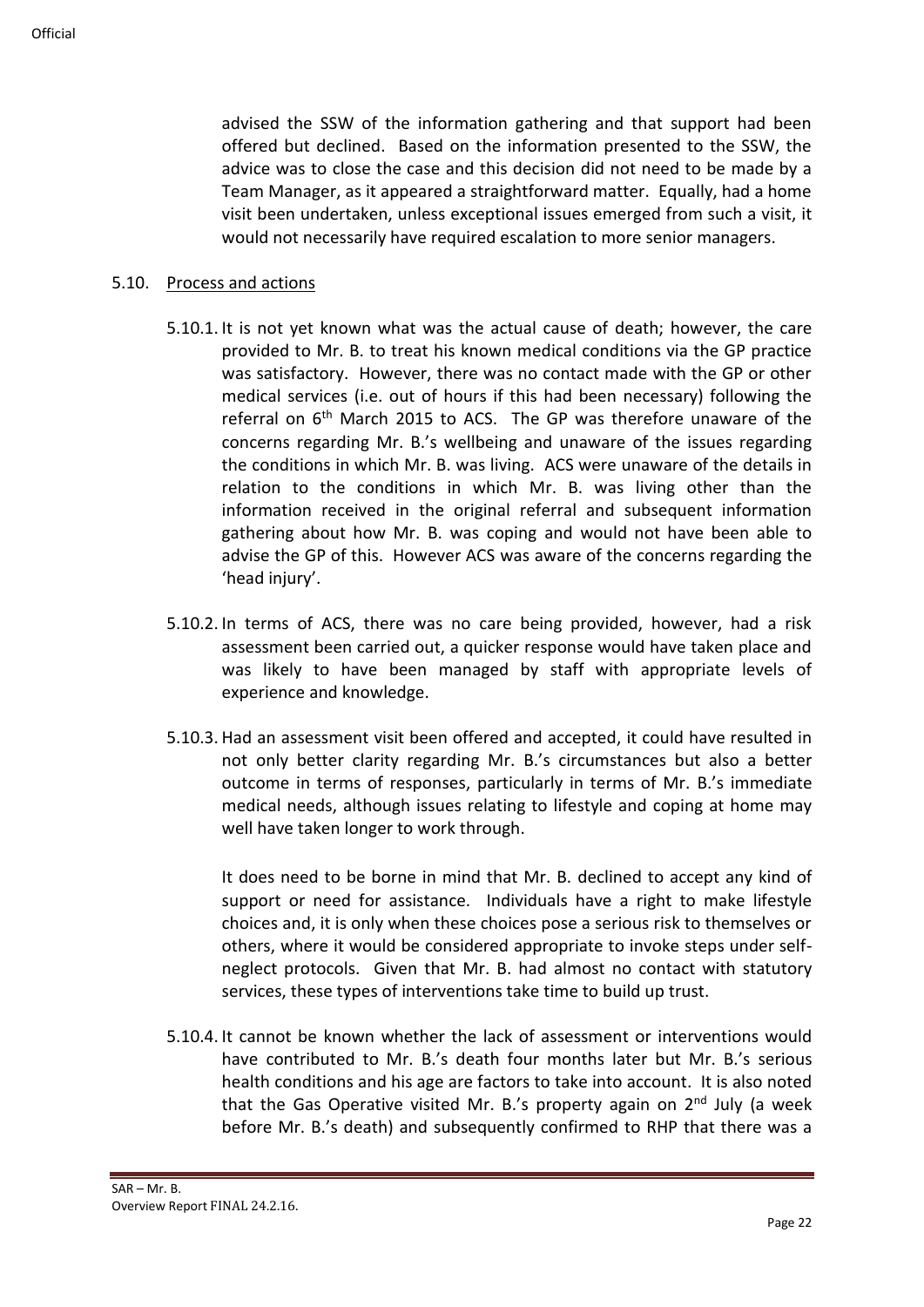positive dialogue between Mr. B. and his relative, and that Mr. B.'s 'head injury' looked better<sup>4</sup>.

5.10.5. Had the GP been made aware of the concerns regarding the 'head injury' and been able to offer medical interventions, even if Mr. B. had refused, there may have been the opportunity to ensure that Mr. B. was at least medically comfortable at home at that time. Noting that Mr. B. had also received treatment on 25<sup>th</sup> March and was seen by the locum GP on 22<sup>nd</sup> May.

Patients generally do not return to their GP for follow-up reviews if their health has got better, and the high demand on primary care means capacity is limited so systems for monitoring patients who DNA is currently by letter or telephone.

There is no other system for primary care in regard to follow-up monitoring when there are 'informal drop ins' as opposed to fixed appointments and therefore in this case there was no tracking to determine why Mr. B. had not appeared at the practice and therefore to check on his wellbeing, although he did attend for INR in June 2015.

### 5.11. Equality and Cultural Sensitivity

5.11.1. All agencies have confirmed that they would have ensured sensitivity to Mr. B.'s cultural, racial, linguistic and religious identity. However, it is noted that contact with Mr. B. from both RHP and ACS was limited and therefore the racial, cultural, linguistic and religious identity of Mr. B. was not established but would have been explored and taken into account in all dealings with him with due regard to legislation, departmental policies and standards.

### **6. LESSONS**

All the agencies generally work well together, including in relation to the safeguarding of vulnerable adults – for example, protocols are in place between RHP and ACS in relation to concerns regarding individual tenants *when they are known*. However, there is more that could be done for agencies to work together in cases of a complex nature – see recommendations below.

6.1. The GP practice was unaware of any of the concerns regarding Mr. B. other than the known medical conditions that they were already supporting. However, Mr. B. occasionally dropped into the practice to see the practice nurse for dressings (noting that regular dressing was not required) or INR checks, this was an informal arrangement and so there were no appointments made and therefore no triggers for

<sup>4</sup> The nature of skin cancers can mean occasional bleeds – this may have accounted for the concerns raised by the Gas Operative on 5<sup>th</sup> March, and the fact that the 'injury' looked better on 2<sup>nd</sup> July.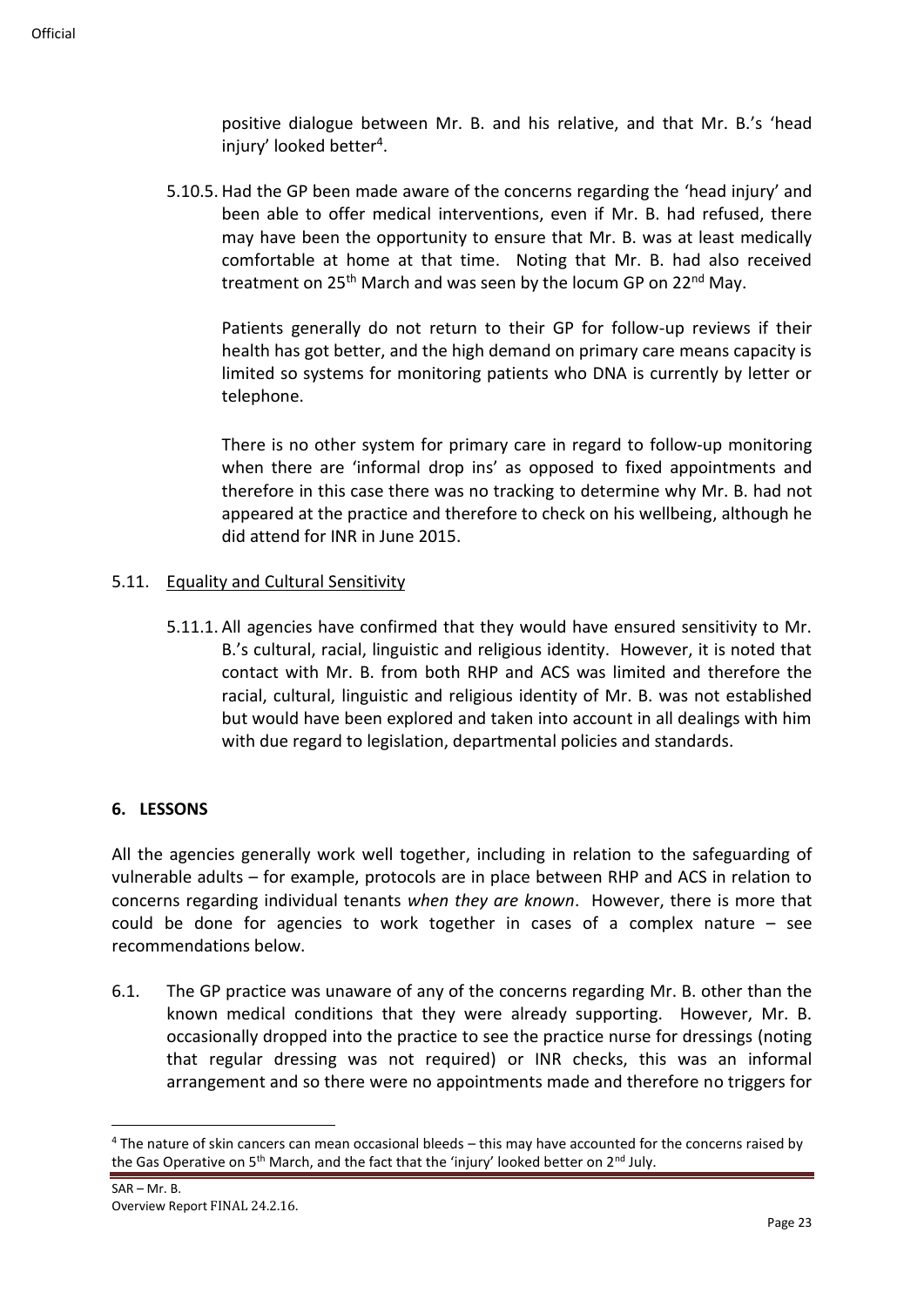non-attendance. As a consequence, when latterly Mr. B. did not drop in, there was no process in place to follow this up by practice staff as there was effectively no 'DNA' recorded on the system and no 'safety net' in place for monitoring.

6.2. RHP had acted appropriately in terms of the referral to ACS, in accordance with existing protocols particularly, given that Mr. B. had declined the offer of an ambulance (i.e. emergency services), and there were wider concerns regarding how Mr. B. was coping at home.

The actions of the Gas Operative were an example of good practice.

ACS is the lead agency for safeguarding matters, however, there is a question as to whether the medical needs require a safeguarding alert in order to trigger health intervention via ACS, and whether, going forward there could be simultaneous referrals to both ACS and medical professionals in these circumstances.

There was an issue of 'boundaries' once the referral to ACS had been made. In an effort to work in partnership but also there was a perception by RHP that the need for a visit to Mr. B. had been "pushed back" to RHP (possibly from the email that asked if a visit could be facilitated – ACS advise that this was not the intention by the request but rather that as Mr. B. was difficult to contact RHP may have been more successful as they already had a connection, although this was not clear in the request). The HO1 took a greater responsibility at this stage and then subsequently advised that 'all was well'. RHP's IMR reflects on the learning and that they should not be involved in the care or assessment of Mr. B., and that a visit to Mr. B. to assess and check on his wellbeing should have been undertaken by ACS and not HO1.

The referral from RHP was reflecting the concerns raised by the Gas Operative. This meant that RHP had limited information to offer to ACS other than what they had been told by the Gas Operative's office.

- 6.3. In relation to ACS:
	- 6.3.1. The initial referral was limited (a lack of clarity regarding the presenting issues and a lack of urgency regarding the reported 'head injury'); concerns as to how well Mr. B. was coping were indicated but not the severity. (RHP would not have known the details as they did not have access to the home)

This referral was provided by the RHP Housing Officer, who was in turn relaying what had been advised by the Gas Operative via his office. Some discussion between RHP and ACS about obtaining more information directly from the Gas Operative would have helped.

6.3.2. Had the client database been checked for historical information it would have provided some useful information to trigger more enquiries.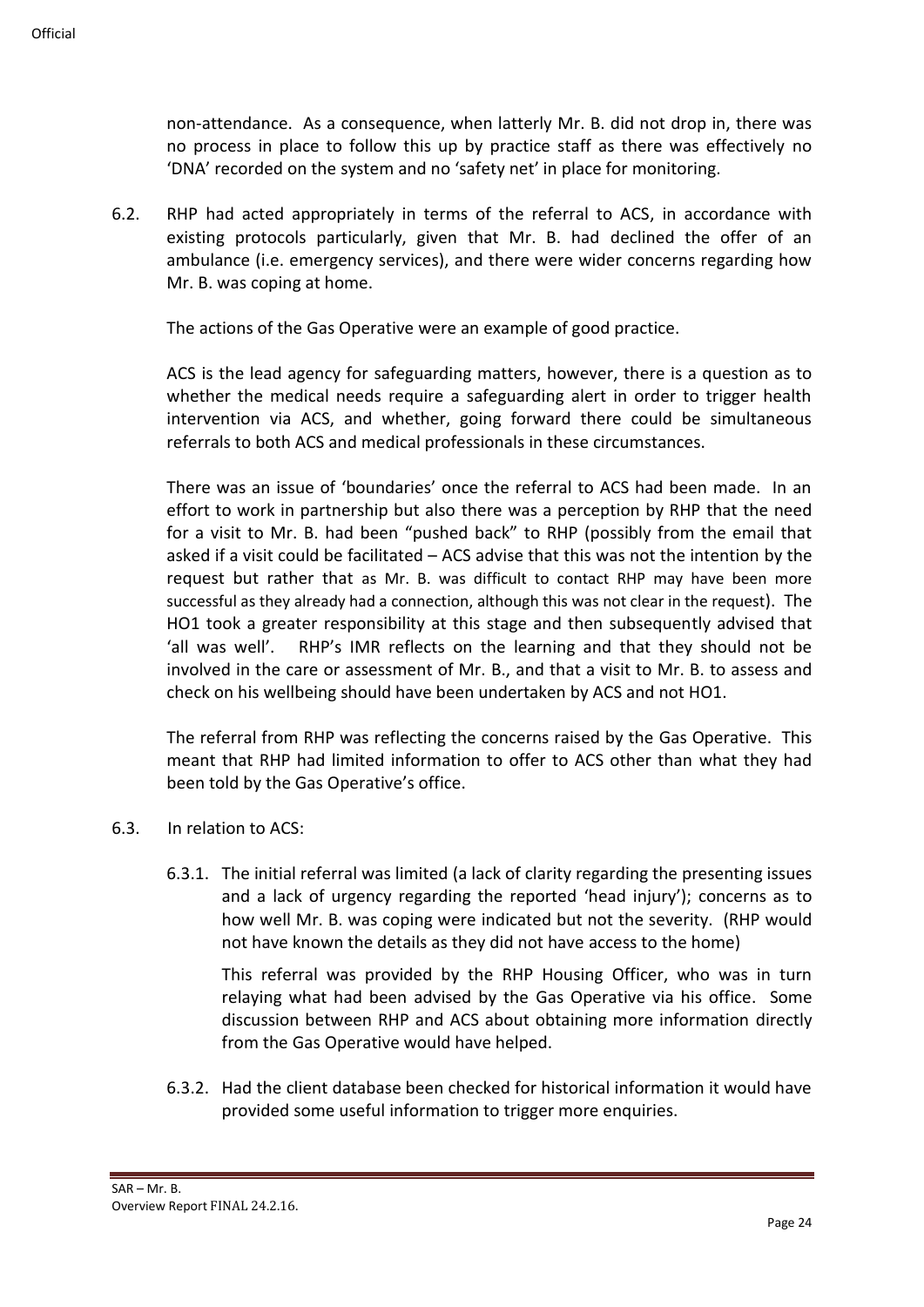- 6.3.3. When it was determined that Mr. B.'s relative lived with Mr. B. there was no exploration as to whether the concerns reported were due to not coping or some other reason. This was not explored further.
- 6.3.4. There was no exploration of the medical support that might be needed and no referral made to the GP practice regarding what, on the face of it, appeared to be a 'head injury' that was of sufficient concern to the Gas Operative to warrant an offer of calling an ambulance. Such a referral to the GP practice or out of hours service, had this been necessary, would have resulted in a range of potential medical interventions (even if Mr. B. then subsequently refused them), e.g. community health referral for a home visit. Ultimately this would have enabled the GP to be made aware of the concerns and act accordingly and in a timelier way and, perhaps as a minimum, to ensure that Mr. B. was medically comfortable at home. Furthermore, the process took some six days from referral to case closure which was too long in relation to the apparent medical needs.
- 6.3.5. ACS did not determine that a visit to Mr. B.'s home was necessary and relied upon the 'referrer' (RHP's Housing Officer) who subsequently visited the house and had advised that 'all was well' (although they had not entered the property and this was indicated to them from the discussion with the relative on the doorstep as access was not granted).
- 6.3.6. The referral was not fully risk assessed so there were no considerations as to potential safeguarding and, hence, the safeguarding procedures were not instigated which may have resulted in a different process being adopted. (Note that ACS has a duty of care regardless of whether the referral was considered a safeguarding matter). Whilst the SCA2 is experienced in their role, this referral required more oversight by an experienced social worker.

There was insufficient follow up/action by ACS in relation to the concerns regarding how well Mr. B. was coping at home, in addition to the health issues.

Mr. B.'s relative had not indicated any concerns around Mr. B.'s capacity to make decisions, and hence no further exploration regarding mental capacity.

The Access Team would now (and would have at the time had resources allowed) allocate this type of referral immediately to a social worker (which may have an effect upon staffing resources within the team), and a more detailed focus would be taken to elicit and triangulate information, including clarification of mental capacity. The Safeguarding Adults procedure would be initiated to consider potential self-neglect issues.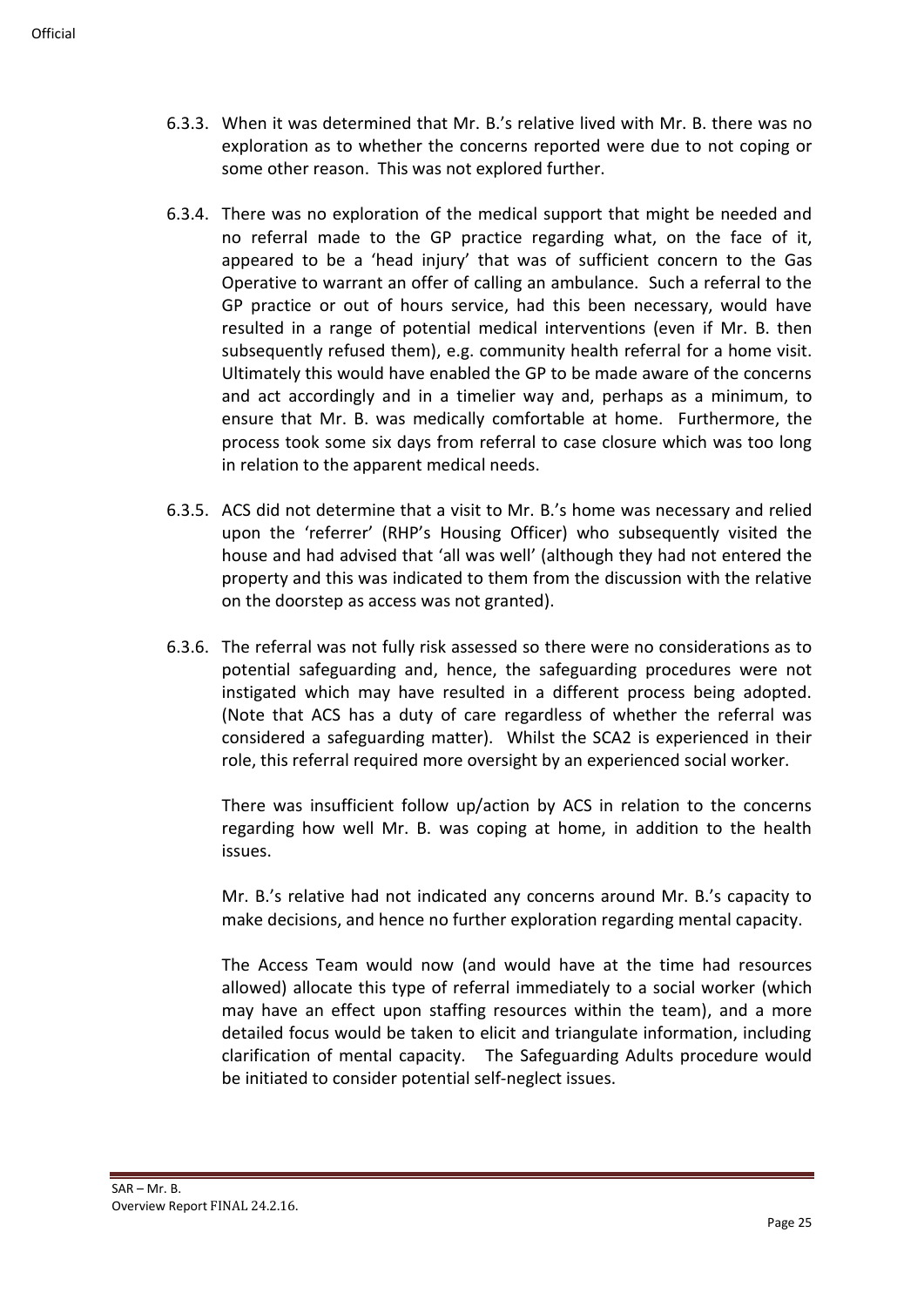The SCA was asked to gather information at a time when the team was under pressure in order for a wider decision to be made regarding potential for further intervention

- 6.3.7. In terms of good practice, SCA2 did explore a number of concerns with Mr. B. in relation to management of personal care and home environment and ensured that this information was checked with Mr. B. for accuracy. SCA2 had explored ways in which to engage with Mr. B. – including the possibility of a home visit. SCA2 did discuss this matter with her line manager. Importantly too, SCA2 not only spoke with Mr. B. but also did have a discussion with Mr. B.'s relative as the main carer and ensured a Carer's Assessment was offered. SCA2 also provided the Access Team contact details if further help was needed.
- 6.4. There was good liaison and communication between RHP and ACS throughout.
- 6.5. There appeared to be a lack of clarity in relation to the Information Sharing protocol<sup>5</sup> and obtaining Mr. B.'s consent prior to any consideration of referral to the GP.
- 6.6. The GP assessed Mr. B. as having full mental capacity but it is noted that no other mental capacity assessments were undertaken in line with the Mental Capacity Act.

### **7. CONCLUSIONS**

- 7.1. Mr. B. was 94 years old and had multiple, serious medical problems. He suffered with cancer and was referred appropriately for secondary care. On many occasions Mr. B. did not attend appointments and did not want any operative procedures.
- 7.2. Mr. B. was receiving treatment via his local GP practice for his medical conditions, including dressings (when needed as there was no need for regular dressings) and medication, with a repeat prescription service. He was known to take his medication regularly and had a 6 month supply.
- 7.3. The GP assessed Mr. B. as having full mental capacity and capable of making his own decisions regarding his care. Mr. B. had also been liaising with RHP in relation to his rent payment card ( $12<sup>th</sup>$  and  $26<sup>th</sup>$  March) – evidence that he had capacity in relation to managing his finances. Mr. B. was mobile and independent until around mid-June 2015.
- 7.4. Mr. B.'s relative was his main carer and was informed of Mr. B's conditions and the advice regarding the need for hospital treatment by the GP. Mr. B.'s relative had confirmed that it was Mr. B.'s choice.

<sup>&</sup>lt;sup>5</sup> Information Sharing Protocol across agencies was revised in December 2014 (although available on the LBRuT website, it is not clear whether it has been fully signed off by all parties). Appendix B provides advice and guidance regarding the issue of consent.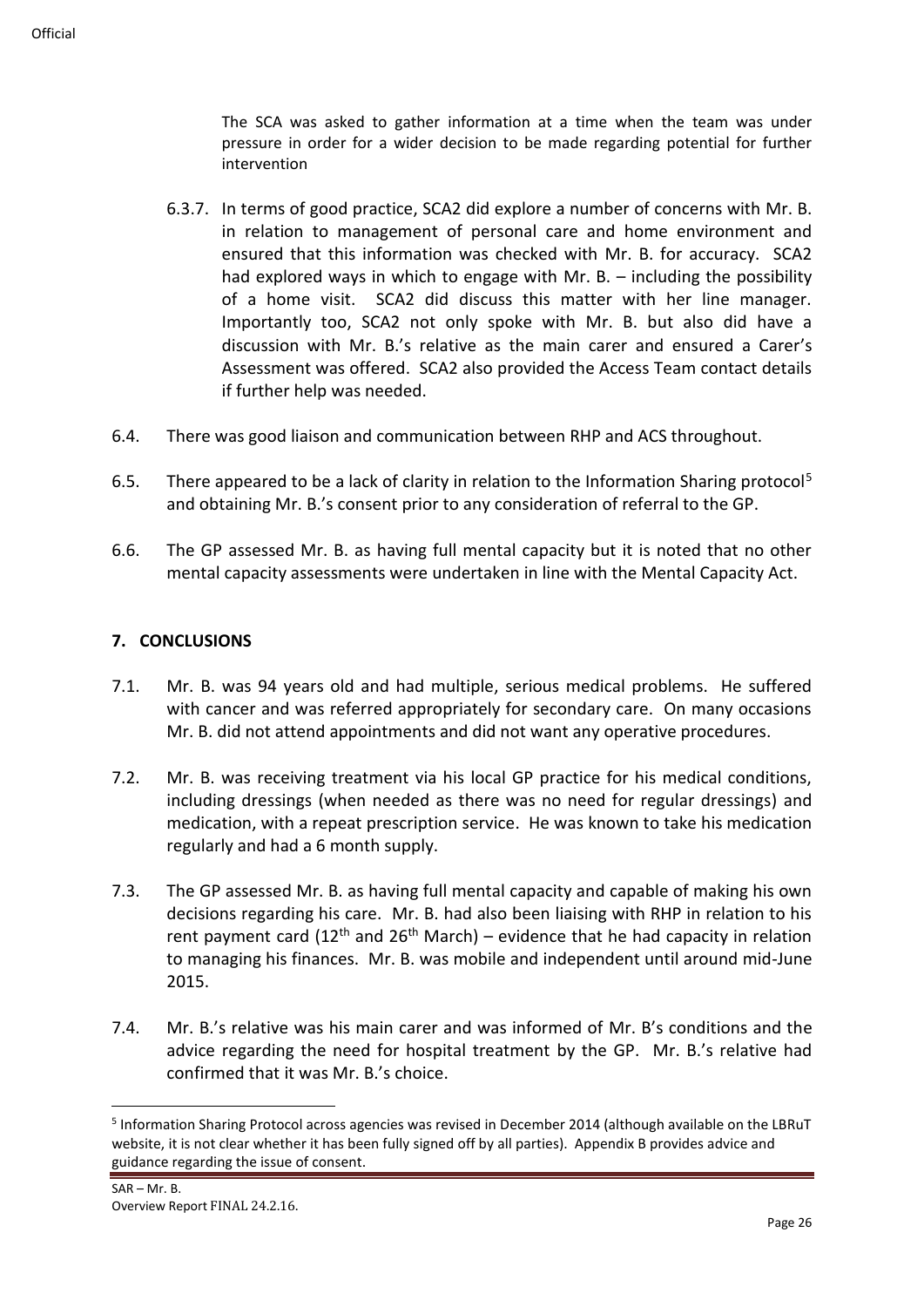7.5. The GP practice acted appropriately in relation to responding to his medical needs. However, the informal drop-in arrangement at the practice meant there was no tracking of Mr. B.'s attendance/non-attendance and as a consequence, there were no follow up actions when Mr. B. stopped attending and no monitoring of his continued wellbeing.

The GP practice was unaware of the concerns regarding Mr. B.'s living circumstances or the recent referral to ACS. No referrals or expressions of concern were received by the GP from other people who may have known Mr. B.

7.6. RHP acted appropriately and responsively to the concerns raised by the Gas Operative. RHP, as is usual with most tenancies, did not directly know of the details of Mr. B. other than that of being a tenant. They were therefore unaware of Mr. B.'s circumstances until the referral from the Gas Operative on  $5<sup>th</sup>$  March 2015. There were no concerns reported by others. Furthermore, it is noted that the same Gas Operative visited Mr. B. on  $2<sup>nd</sup>$  July (a week before Mr. B. died) and had subsequently advised RHP that Mr. B. had a positive rapport with his relative and the apparent 'head injury' looked better.

It is noted that neither RHP, nor ACS were aware of who Mr. B's GP was. ACS as the lead agency in safeguarding matters (Care Act 2014) has the responsibility for making these enquiries. However, staff do need guidance as to what to do if the GP is unknown i.e. this could have been determined with the help of the NHS advice service or by dialling 111.

7.7. The stages of the Access Team's involvement were appropriate but limited  $-$  a referral was received; further clarification sought; the individual contacted and offered support with the intention of providing an initial assessment of needs. However there was no evidence of risk assessment in response to the concerns regarding the 'head injury', the degree of seriousness relating to this and little background information, in addition to the issues regarding how well Mr. B. was coping at home. Thereby the risks were unknown. The length of time the process took was not an urgent response and the case was handled by a social care advisor and needed more scrutiny and support (as a minimum) from a Senior Social Worker.

#### **8. RECOMMENDATIONS**

The recommendations below have been developed from the information gathered and analysed that has been available. At the time of preparing the report, the actual cause of death remains unknown and whether, had it been known, it may have added further to the report and any consequential lessons or recommendations.

### **Recommendation 1 - Training**

**It is recommended that RHP continue to roll out safeguarding awareness training to its immediate partner contractor.**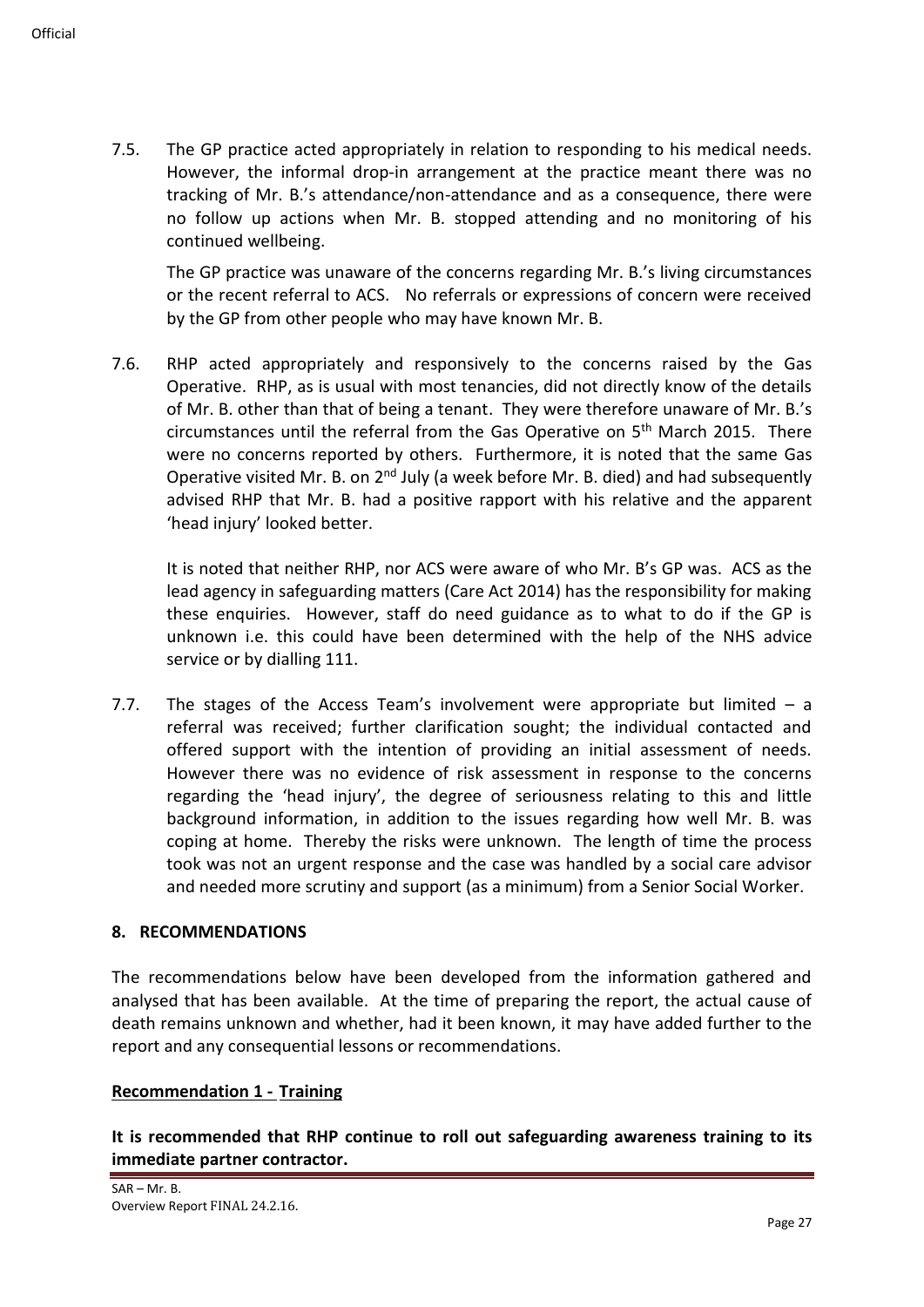RHP has recognised the important role that Gas Operatives play as they will enter every one of RHP's homes at least once per year to undertake the annual safety checks. RHP has already implemented rolling out training to their partner contractor who carries out the gas safety inspections.

#### **Recommendation 2 - RHP Protocol**

### **It is recommended that consideration be given to reviewing RHP's current referral protocol to ACS.**

To help ensure as much information as possible is provided when making a referral to ACS.

#### **Recommendation 3 - Staff Guidance**

**It is recommended that guidance for staff to be produced that advises what steps to take when the GP is unknown.**

#### **Recommendation 4 - Service Development**

### **It is recommended that consideration be given to the development of a Marac or other multi-agency approach to assist in situations of a complex nature.**

This links to the same framework as Domestic Violence Maracs that already exist  $-$  a multi-agency problem solving meeting. Such a group could then discuss high risk, complex cases e.g. those involving vulnerability, disability, chaotic lifestyles, ASB, repeat victimisation, hate crime, etc. Having a multi-agency approach can help look at what can be done to expedite and assist cases where engagement with a person in need of help can be difficult but also help to clarify and manage risk, facilitating information sharing which is often of a confidential nature. It would also help to consider approaches to be taken when, on the face of it, the individual advises 'they are managing'.

This type of approach has been piloted elsewhere<sup>6</sup> and the benefits have been in having multi-agency resolution and joint ownership, together with harnessing creative solutions to problem solving with specialist inputs.

A Multi-Agency High Risk Panel is in the final stages of development by ACS along the above lines and will be mobilised during the early part of 2016.

#### **Recommendation 5 - Staff Guidance and Protocols**

<sup>6</sup> Community Marac first piloted in Ealing but now pilot schemes being developed in a number of London Boroughs including Kingston.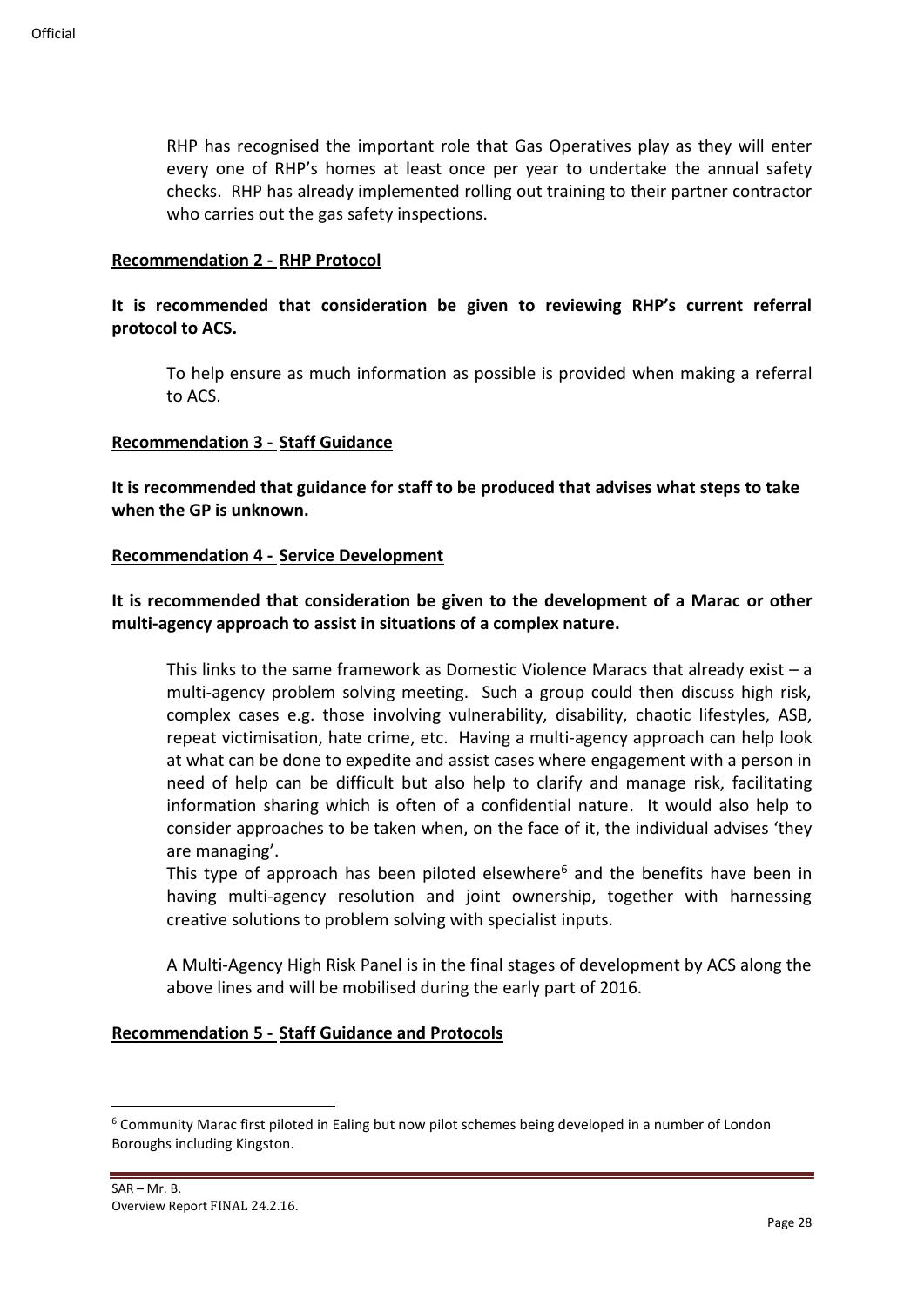**It is recommended that there is a review of protocols for staff around the issue of how the service should respond to issues of self-neglect.**

**It is recommended that where procedural guidance exists in relation to self-neglect, this needs to be rolled out to all agencies to provide support and guidance to staff.**

Such a review should also consider how the protocols would link to a multidisciplinary approach described above – that include the involvement of health professionals. People have the right to live a lifestyle of their choosing, however, good practice examples have helped define lifestyle levels in a way that is nonjudgemental but provides a graded spectrum from 'untidy' through to what would be considered 'dangerous' and therefore harmful to the wellbeing of that individual. This helps determine what the intervention, if any, could be.

RHP has confirmed they are already working on a model with the Fire Brigade and this working group may need to be expanded to ensure representation from all appropriate bodies. The Care Act has placed a statutory duty on local authorities to change the way self-neglect issues are responded to  $-$  utilising safeguarding procedures.

Procedural guidance has been drawn up as an adjunct to the safeguarding procedures. This needs to be rolled out to all agencies to provide support and guidance to staff in cases where self-neglect is apparent.

#### **Recommendation 6 - Information Sharing**

**It is recommended that Information Sharing Protocols are reviewed to ensure clarity about what can and what cannot be shared.**

Clarity is particularly required to provide for those circumstances where the service user has not provided their consent to share but there are serious safeguarding concerns or concerns regarding wellbeing, taking note of 'duty of care'.

### **Recommendation 7 - Training**

**It is recommended that the Access Team staff, particularly Social Care Advisor roles, receive refresher/training in relation to risk assessments of referrals received.**

**It is recommended that the Social Care Advisor roles also receive further training/guidance in relation to information gathering to ensure that the full range of sources are considered.** 

In light of this particular incident, it is recommended that Access Team, particularly Social Care Advisor roles, receive refresher/ training to help them with 'risk assessing', particularly in relation to safeguarding vulnerable adults in relation to neglect. Some development needs were highlighted for the Social Care Advisor roles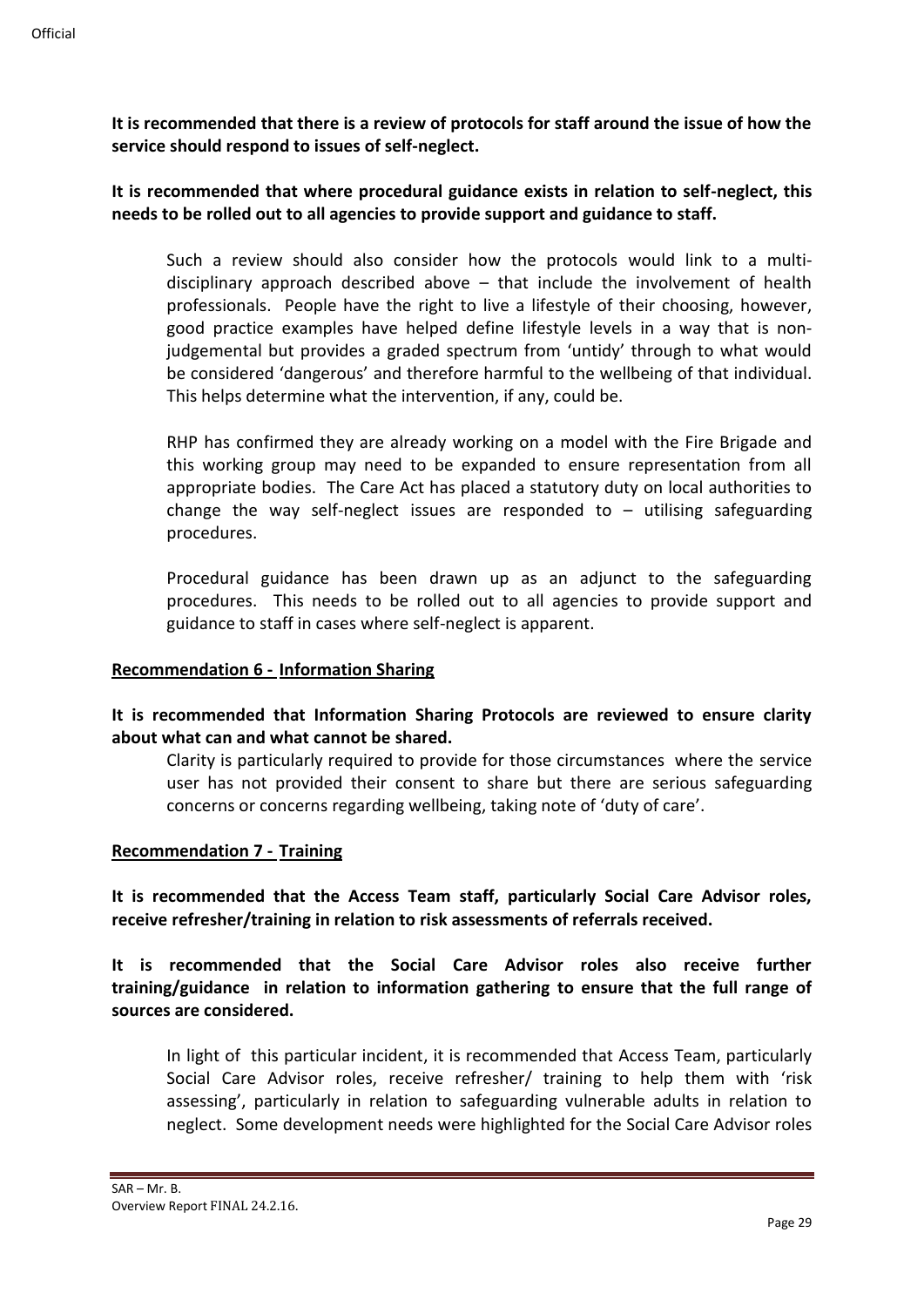appropriate to their level of responsibility in relation to gathering sufficient information from a range of sources to provide as full a picture as possible.

It is noted that an additional Social Worker post has been added to the staffing establishment in the Access Team and already recruited to which has been invaluable in strengthening the balance of qualified staff within the team and therefore the management of complex casework.

#### **Recommendation 8 - System Development or Protocol**

**It is recommended that within GP practices there is exploration/development of a more robust trigger system or protocol for alerting the practice in relation to regular 'drop-in' patients who stop dropping in unexpectedly.**

It is accepted that the GP practice involved in this review has more than 6,000 patients, and it is also acknowledged that the demands on primary care are such that to establish tracking systems for following up on informal 'drop-in' arrangements may be challenging to achieve. However, it is suggested that perhaps there could be some exploration of what may be possible (i.e. protocols) that would facilitate some kind of 'follow up alert' or trigger system when a patient who had previously been 'dropping in' for treatments does not appear.

It is suggested that letter writing is not necessarily adequate follow up for DNA's in the case of fixed appointments and the GP practice has confirmed that an email system is already being developed.

#### **Recommendation 9 - Relative Engagement**

### **It is recommended that the SAB determine post-report liaison with the relative regarding the outcomes of the Review.**

It is proposed that such engagement to be prior to any publication of the findings as determined by the SAB.

#### **Recommendation 10 - Staff Guidance**

### **It is recommended that refresher guidance is provided to ACS, particularly the Access Team, in relation to the support available from Health partners such as 111 services.**

The Access Team are aware of the support from Health Partners, such as 111 services. However, information about the 111 service could be included in the Access Teams guidance or protocol documents for further reference.

#### **Recommendation 11 - Training**

**It is recommended that the CCG roll out updated training in relation to Mental Capacity Act Assessments for GP practices.**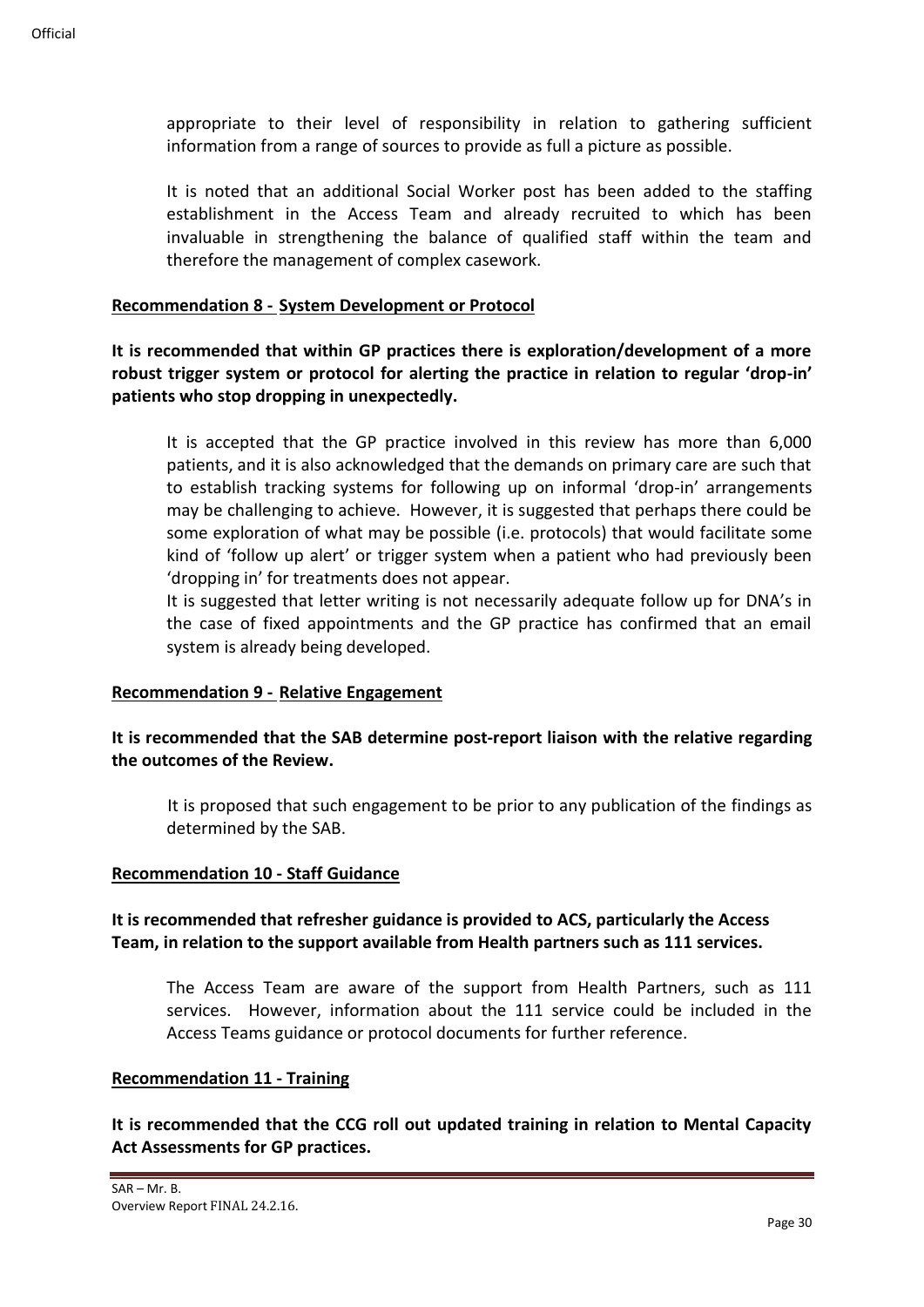To ensure that all GP practices have the same level of expertise.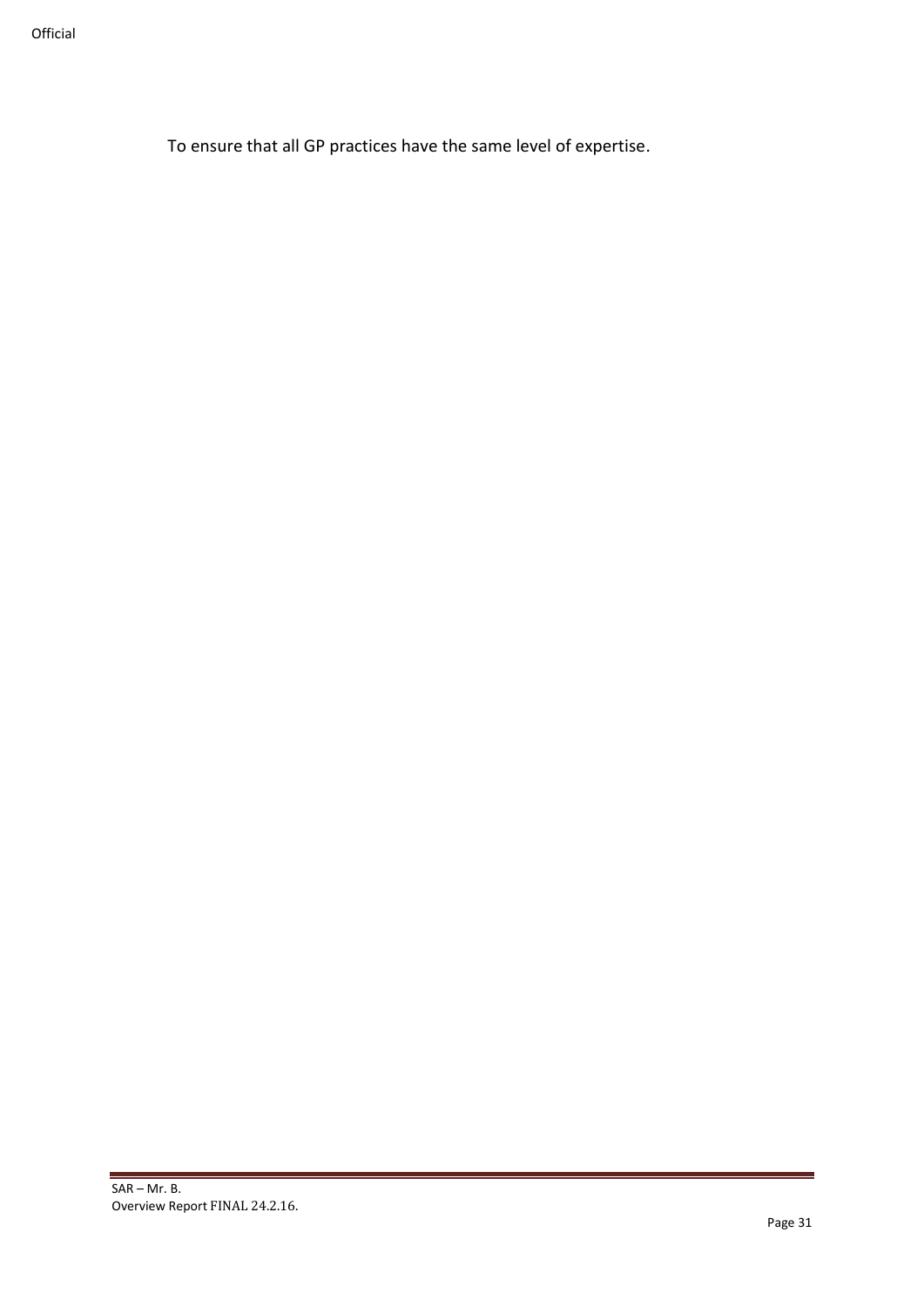### **Appendix A: References – legislation, policy and guidance context**

#### **Care Act 2014**

Section 44 of the Care Act puts a duty upon the Safeguarding Adults Board (SAB) to arrange for there to be a review of a case involving an adult in its area with needs for care and support (whether or not the local authority has been meeting any of those needs)  $$ specifically, Section 44 states:

- *1. "An SAB must arrange for there to be a review of a case involving an adult in its area with needs for care and support (whether or not the local authority has been meeting any of those needs) if:*
	- *(a) there is reasonable cause for concern about how the SAB, members of it or other persons with relevant functions worked together to safeguard the adult, and*
	- *(b) condition 1 or 2 is met.*
- *2. Condition 1 is met if:*
	- *(a) the adult has died, and*
	- *(b) the SAB knows or suspects that the death resulted from abuse or neglect (whether or not it knew about or suspected the abuse or neglect before the adult died).*
- *3. Condition 2 is met if:*
	- *(a) the adult is still alive, and*
	- *(b) the SAB knows or suspects that the adult has experienced serious abuse or neglect.*
- *4. An SAB may arrange for there to be a review of any other case involving an adult in its area with needs for care and support (whether or not the local authority has been meeting any of those needs)."*

Under the Care Act each member of the SAB must co-operate in and contribute to the carrying out of a review with a view to identifying the lessons to be learnt from the adult's case, and applying those lessons to future cases.